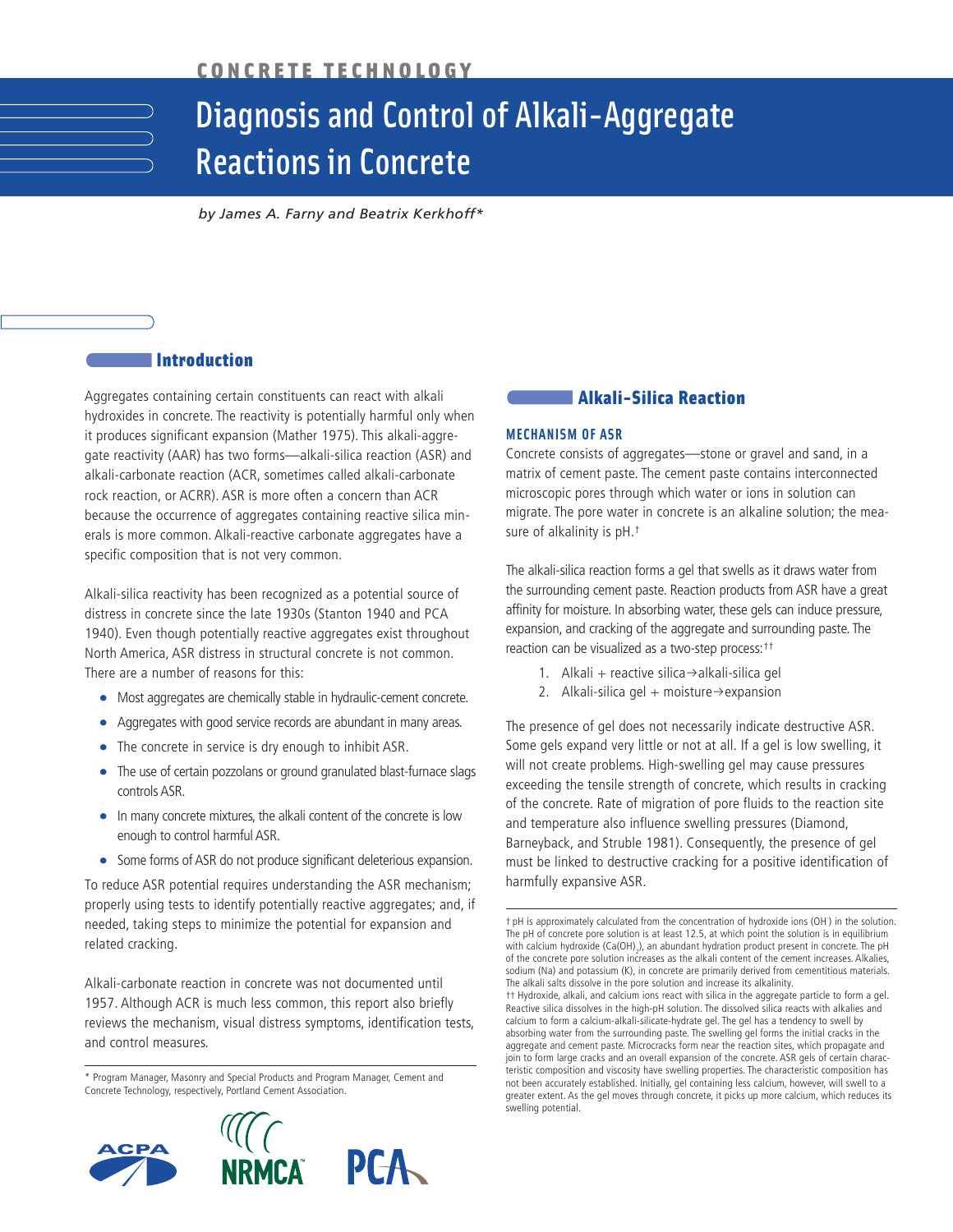#### **Factors Affecting ASR**

For alkali-silica reaction to occur, three conditions must be present:

- reactive forms of silica in the aggregate
- high-alkali (pH) pore solution
- sufficient moisture

The amount of gel formed in the concrete depends on the amount and type of reactive silica, and the alkali hydroxide concentration in the concrete pore solution. Natural aggregates contain various forms of silica minerals, which have varying reactivities—measures of the readiness of the silica to react with alkali. Internal sources of alkali (sodium and potassium) can come from the cement, pozzolans, aggregates, admixtures, and mix water. When the alkali and silica react, they form the gel reaction product. External alkalies can come from a number of sources, but the predominant source is anti-icing or deicing chemicals. Exact composition will vary, but the gel always contains alkali, calcium, silica, and water (Xu 1987).

**Reactive silica in the aggregate.** Reactivity is a function of the type and form of constituents composing the aggregate.\*\* Silica minerals in aggregates are generally stable if crystalline and reactive if amorphous, but there are exceptions. For instance, there are a few common crystalline forms of silicon dioxide: quartz, tridymite, and cristobalite. Quartz, unless it is microcrystalline or highly strained, is stable. Tridymite and cristobalite are crystalline also, but are low density, porous materials, and are susceptible to attack from alkali hydroxides. An aggregate that presents a large surface area for reaction—poorly crystalline, many lattice defects, amorphous, glassy, microporous—is susceptible to reaction (Poole 1992).

The constituent minerals of an aggregate are obtained from a petrographic analysis. The following rock types contain critical amounts of potentially reactive forms of silica: chert and flint containing chalcedony; acidic and intermediate volcanic rocks, such as rhyolite, dacite, latite, and andesite, and the associated porphyries and tuffs; shale and slate; sandstone, siltstone, and quartzite; siliceous carbonate rocks; graywackes; argillites; phyllites; granites and grano-diorites; granite and grano-diorite gneisses. The list is not all inclusive, and many aggregates listed will perform adequately in concrete that contains more than enough alkali to promote ASR. Fine and coarse aggregate containing more than the following quantities of constituents are considered potentially reactive (adapted from NRMCA 1993):

- opal—more than 0.5% by mass
- chert or chalcedony—more than 3.0%
- tridymite or cristobalite—more than 1.0%
- optically strained or microcrystalline quartz— more than 5.0% (as found in granites, granite gneiss, graywackes, argillites, phyllites, siltstones, and some natural sands and gravels)
- natural volcanic glasses—more than 3.0%

See also ASTM C 33 (AASHTO M 6/M 80), C 294, C 295, and Table 1 of this document.

**High-alkali-content pore solution.** Alkali hydroxides in solution will react readily with reactive forms of silica in aggregate. As the aggregate

reactivity increases, gel reaction products can be formed with lesser concentrations of alkali.That is why use of low-alkali cements alone may not be sufficient to control ASR with highly reactive aggregates.

As the pH, or alkalinity, of the pore solution increases, potential for the alkali-silica reaction increases. At higher concentrations of alkali hydroxides, even the more stable forms of silica are susceptible to attack (Xu 1987). If the alkali concentration is great enough, the alkali hydroxides break stronger silicon bonds found in less reactive aggregates to form the gel reaction product. This explains why aggregates thought to be nonreactive sometimes exhibit ASR.

Repeated cycles of wetting and drying can create high localized concentrations of alkalies. As moisture travels through concrete, dissolved alkalies move in solution, remaining when the moisture evaporates from the concrete surface. This process, known as alkali migration, can cause high alkali concentrations at an evaporative surface even when the overall concrete alkali content is low.

**Sufficient moisture.** Moisture allows migration of alkali ions to reaction sites, and the resulting gel absorbs moisture, leading to expansion. For this reason, deleterious ASR does not occur in concretes that are dry in service. Research has shown that expansive ASR can occur in concrete having a relative humidity above 80% (Stark 1991). However, it is possible for well cured concrete in arid regions to have a relative humidity constantly at or above 80% just beneath its surface, even after several decades (see Fig. 1).

Any reduction in permeability, by using a low water-cement ratio, supplementary cementitious materials (SCMs), or other means, reduces movement of moisture and alkalies into and within the concrete. Stark found that sealed lower water-cement ratio (0.35) concretes expanded less than higher water-cement ratio concretes at ages up to 19 months (Stark 1995a).

**Concrete alkali content.** The potential for ASR increases as the alkali content of concrete increases. For example, a concept used in Canada addresses the total alkali "loading" in concrete. Using field performance as a guide, alkali limits are established in concrete to control ASR. The approach is most applicable with concretes using portland cement as the sole cementitious material. However, it can also be applicable, with refinement, to concrete containing supplementary cementitious materials.

<sup>\*\*</sup> Reactive minerals: Silica, SiO<sub>2</sub>, can exist in a variety of textures and crystalline structures. Forms of silica are generally related to the rate at which volcanic magma cooled during formation of the rock. Forms of siliceous minerals in aggregates range from amorphous or glassy (non-crystalline) to cryptocrystalline, microcrystalline, and crystalline, listed in order of decreasing cooling rate. During the formation of quartz crystals, some strain may be introduced. This strain can be seen under a microscope under polarized light. Aggregate containing strained quartz tends to be reactive. Cristobalite and tridymite are crystal forms of silica that exist at higher temperatures and are "frozen" as such due to rapid cooling. These crystal forms are unstable (metastable) at normal temperatures, and rocks containing them are reactive. Opal is an amorphous form of silica with a variable amount of water in its structure. It is a very reactive form of silica. ASTM C 294 contains a description of silica minerals.

The reactivity of silica is related to the degree of order in the crystal structure. The forms vary from very reactive silica glass or opal to nonreactive unstrained quartz. One of the convenient ways of classifying silica minerals is as follows:

 $\bullet$  metastable group: opal, tridymite, cristobalite, intermediate glass (52%-66% SiO<sub>2</sub>), acid glass (more than  $66\%$  SiO<sub>2</sub>)

<sup>•</sup> quartz: cryptocrystalline quartz; microcrystalline quartz; chalcedony group, which includes chalcedony, agate, chert, flint, and jasper; and optically strained or fractured quartz. Aggregates containing silica minerals in the metastable group typically react more rapidly than those in the quartz group.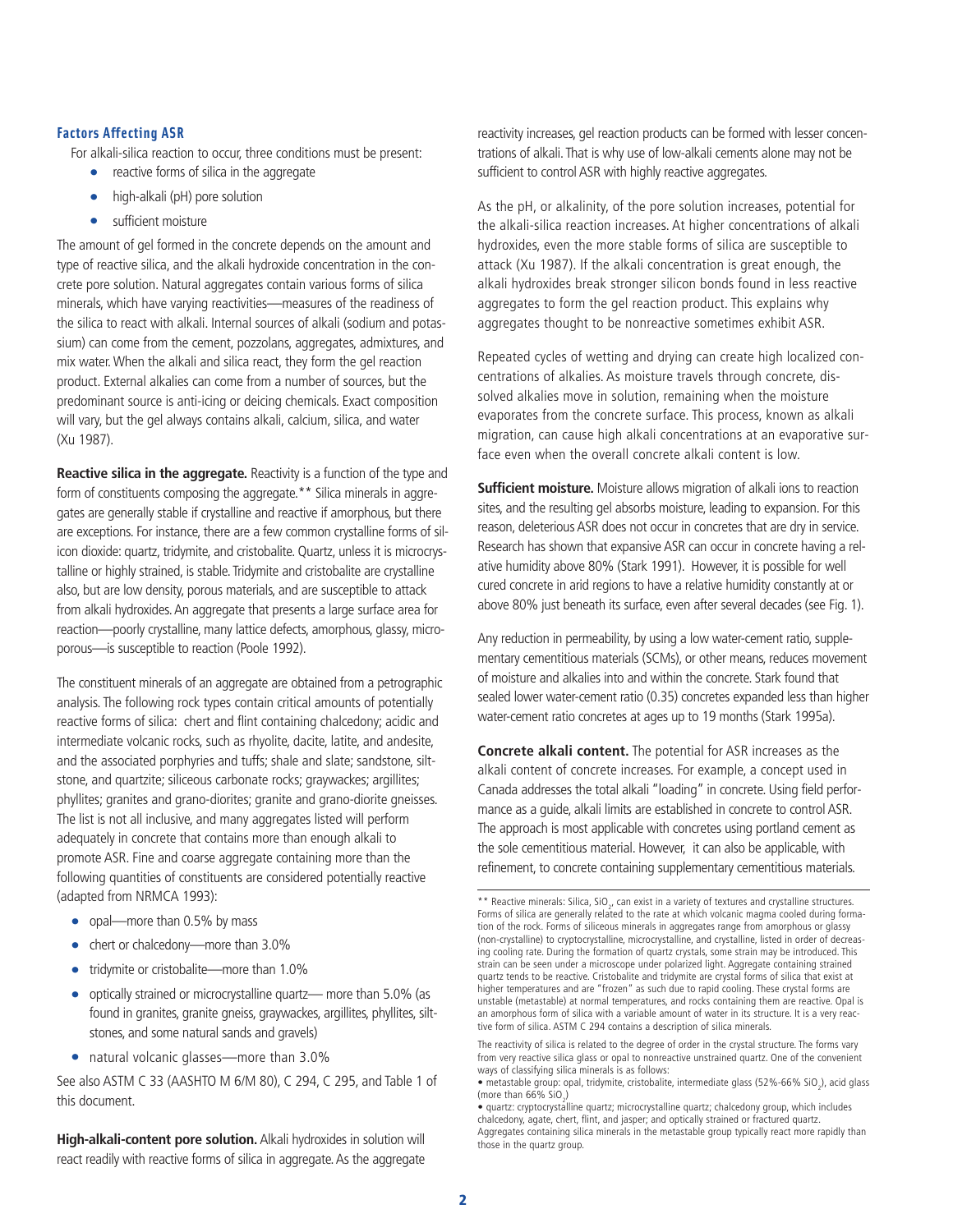

**Figure 1. Relative humidity versus depth of concrete for pavement in various climates. (Stark 1993).**



**Figure 2. Alkalies (as Na2 O equivalent) per cubic meter (cubic yard) of concrete as a function of cement alkali and cement content.**



**Figure 3. This parapet wall has been severely affected by ASR. Notice the cracking, joint closing, spalling of concrete surfaces, and lateral offset that have developed. (IMG12295)**

Ideally, the concept of total alkali loading should include the alkalies from all of the concrete ingredients. However, it is common to include only the alkalies from the cement, and sometimes other cementitious materials, in the determination because alkali contribution from other ingredients is usually small. Therefore, total alkali content of concrete is calculated as follows:

(kg cement/m<sup>3</sup>) x (% Na<sub>2</sub>0 equivalent<sup>++</sup> in cement)/100 = kg alkali/m<sup>3</sup>

(lb cement per yd<sup>3</sup>) x (% Na<sub>2</sub>0 equivalent in cement)/100 = lb alkali/yd<sup>3</sup>

*Note: If supplementary cementitious materials are present, a portion of their alkalies may be added to this equation. In certain European countries, such as the United Kingdom, the effective alkali content is the summation of the total sodium oxide equivalent for portland cement, natural pozzolan, and silica fume, and a percentage of the total sodium oxide equivalent for fly ash and slag (17% for fly ash and 50% for slag). Other countries, such as Canada, do not include the alkalies in supplementary cementitious materials in the calculation. See also the section on limiting concrete alkalies.*

When potential for ASR exists, the accepted allowable limits for alkali content of concrete used in Canada range between 1.8 kg/m<sup>3</sup> and 3.0 kg/m<sup>3</sup> (3.0 lb/yd<sup>3</sup> and 5.0 lb/yd<sup>3</sup>), based on aggregate reactivity, size of concrete element, and environment (CSA-A23.1 2004). Fig. 2 shows the total alkali content of concrete for various cement alkali levels and cement contents, along with a 3.0 kg/m<sup>3</sup> (5.0 lb/yd<sup>3</sup>) limit.

In the United States, the method often used to control the concrete alkali content is to specify a low-alkali cement (defined in ASTM C 150 [AASHTO M 85] as having an equivalent sodium oxide content of no more than 0.60%). However, concrete made with low-alkali cement can still exhibit expansive ASR if moisture movement concentrates the alkalies in one location (Perenchio, Kaufman, and Krause 1991); if the aggregate is extremely reactive; if alkalies are provided by certain supplementary cementitious materials and chemical admixtures, as well as from the aggregates and mixing water; or if total alkali content of concrete is high due to a high cement content. Alkalies from external sources (discussed below) can also contribute significantly to the concrete alkali content.

**External alkalies.** External alkalies may increase expansion due to ASR, especially when concrete is cracked or is highly permeable (Grattan-Bellew 1992). Common sources of external alkalies are deicing salts, seawater, groundwater, and water from industrial processes. In particular, use of pavement deicers can contribute significantly to alkalies. Sodium chloride deicing salt solutions and seawater can provide virtually unlimited amounts of alkali (Helmuth 1993). Immersing concrete prisms containing reactive aggregates in a sodium chloride solution has demonstrated increases in expansion and deterioration of the concrete, especially at elevated temperatures (Swamy and Al-Asali 1987, and Stark 1995). Certain nonchloride anti-icers and deicers, such as potassium acetate or sodium formate, are currently being investigated regarding their effect on ASR.

There are ways to reduce the ingress of external alkalies. In addition to proper handling, placing, and curing of concrete, the use of supplementary cementitious materials and a low water-cementitious materials ratio will reduce concrete permeability, slow the entrance of external alkalies, and reduce potential ASR expansion. Protective coatings and sealers provide a barrier to seawater, deicing salts, and other alkali sources. In some cases, regular cleaning of the structure might be worthwhile so that unwanted

<sup>††</sup> The total (acid soluble) alkali content of portland cement includes both sodium oxide (Na<sub>2</sub>O) and potassium oxide (K<sub>2</sub>O), but is conventionally expressed as equivalent sodium oxide as follows: Na<sub>2</sub>O equivalent = Na<sub>2</sub>O + 0.658(K<sub>2</sub>O). Sodium and potassium oxides may be determined as part of chemical tests by methods in ASTM C 114. The Na<sub>2</sub>O equivalent is typically reported on a mill test report.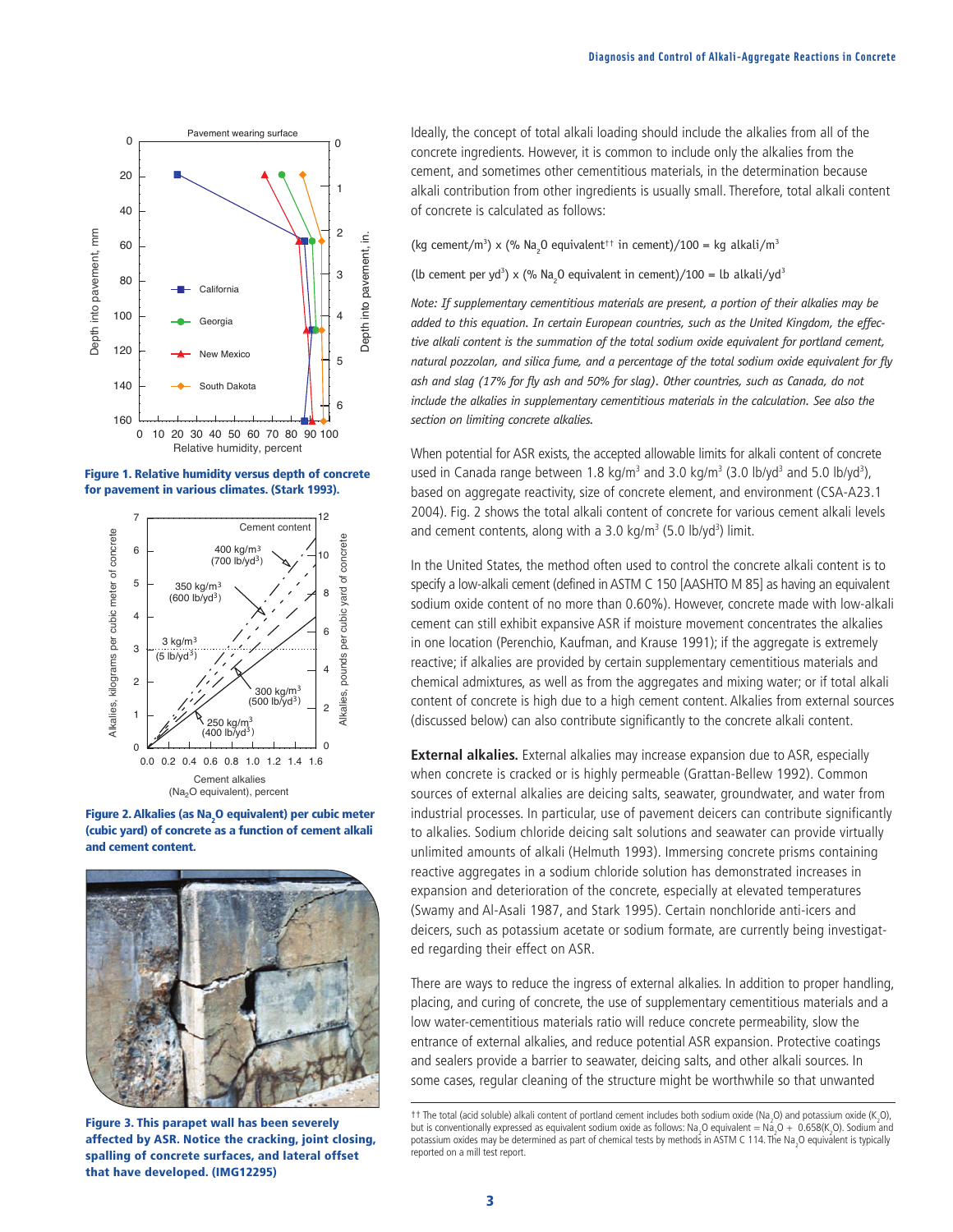salts are carried away before they have a chance to enter the concrete and contribute to reaction. Unfortunately, some of these may not be practical solutions for structures such as pavements.

**Wetting and drying.** Dry exposures reduce potential for expansive cracking due to alkali-silica reactivity. Indoor concrete is usually drier than exterior concrete. Concrete that has high initial water content, however, may maintain a high internal relative humidity if not permitted to dry. High humidities can sustain the ASR reaction. It's unknown whether continuous saturation or cycles of wetting and drying cause more damage (Palmer 1992). It is known, however, that alkali migration can occur with alternate wetting and drying, concentrating alkalies near the drying zone and inducing reaction there (Perenchio, Kaufman, and Krause 1991). It is desirable to minimize both available moisture and wet-dry cycles by providing good drainage.

**Temperature.** Structures in warmer exposures are more susceptible to ASR than those in colder exposures because the ASR rate usually increases with increasing temperature (Perenchio, Kaufman, and Krause 1991). For the majority of aggregates, higher temperatures also mean larger ultimate expansions. However, there are studies showing that lower temperatures, 13°C and 20°C (55°F and 68°F) compared to 38°C (100°F), resulted in significantly larger ultimate expansions with certain aggregates (Wood, Young, and Ward 1987, and Jones and Poole 1987). The effect of high or low temperatures on ultimate expansion is aggregate dependent, with most aggregates reacting more at higher temperatures.

## **Visual Symptoms of Expansive ASR**

Harmful ASR expansion does not occur without reaction products. But reaction products can occur without harmful ASR expansion. Since ASR products have been observed in good quality undamaged concrete and the presence of reaction products does not necessarily indicate that destructive ASR is occurring, a cause-and-effect relationship must link the presence of reaction products to harmful expansion.

The British Cement Association outlines a procedure for diagnosing ASR and assessing its impact on a structure. The procedure includes the following steps: (1) site inspection and testing, (2) sampling, (3) laboratory investigation, (4) evaluation, and (5) risk assessment of future reaction (Palmer 1992). Visual observation of the structure is a major component of this program.

#### **Expansion**

Typical indicators of ASR presence are longitudinal cracks, map (random pattern) cracking, and in advanced cases, closed joints, spalled concrete surfaces, or relative displacements of different portions of a structure (see Fig. 3). Because ASR deterioration is slow, the risk of catastrophic failure is low. ASR can cause serviceability problems and can exacerbate other deterioration mechanisms such as those that occur in freeze-thaw, deicer, or sulfate exposures. For instance, a concrete pavement might experience map cracking, and with subsequent freeze-thaw damage, begin to break apart. Likewise, cracking from other mechanisms can allow an ingress of alkalies and/or moisture,



**Figure 4. Longitudinal cracks induced by ASR in a concrete pavement. (IMG21371)**

which then exacerbates ASR. Some of the more serious concerns regarding in-service concrete expansion relate to hydro-electric dams. High-speed rotating equipment requires that strict tolerances be maintained between the machinery and the concrete to which it is anchored (Danay 1994 and U.S. Committee on Large Dams 1995).

#### **Cracking**

Concrete deleteriously affected by expansive ASR is characterized by a network of cracks (see Figs. 4 and 5). A visual inspection should note the location, length, width, apparent depth, and continuity of cracks, and whether the cracks go through or around the aggregate. Any other associations with stress directions, reinforcement, restraint conditions, or discolorations should also be made in order to accurately describe the cracking. Stark (1991a) has numerous illustrations of ASR in highway structures.



**Figure 5. Close-up view of well developed cracking in a pavement, a typical pattern associated with ASR. The prominent cracks are in a longitudinal direction as there is less restraint to lateral expansion. (IMG13049)**

Wide cracks are easy to see. Fine cracks aren't always visible, but they may be easier to see on a wet concrete surface that is beginning to dry. Drying occurs unevenly and provides a contrast that makes fine cracks more prominent (see Fig. 6). For this reason, some inspectors prefer to examine a concrete structure as it is drying, such as after a rainfall.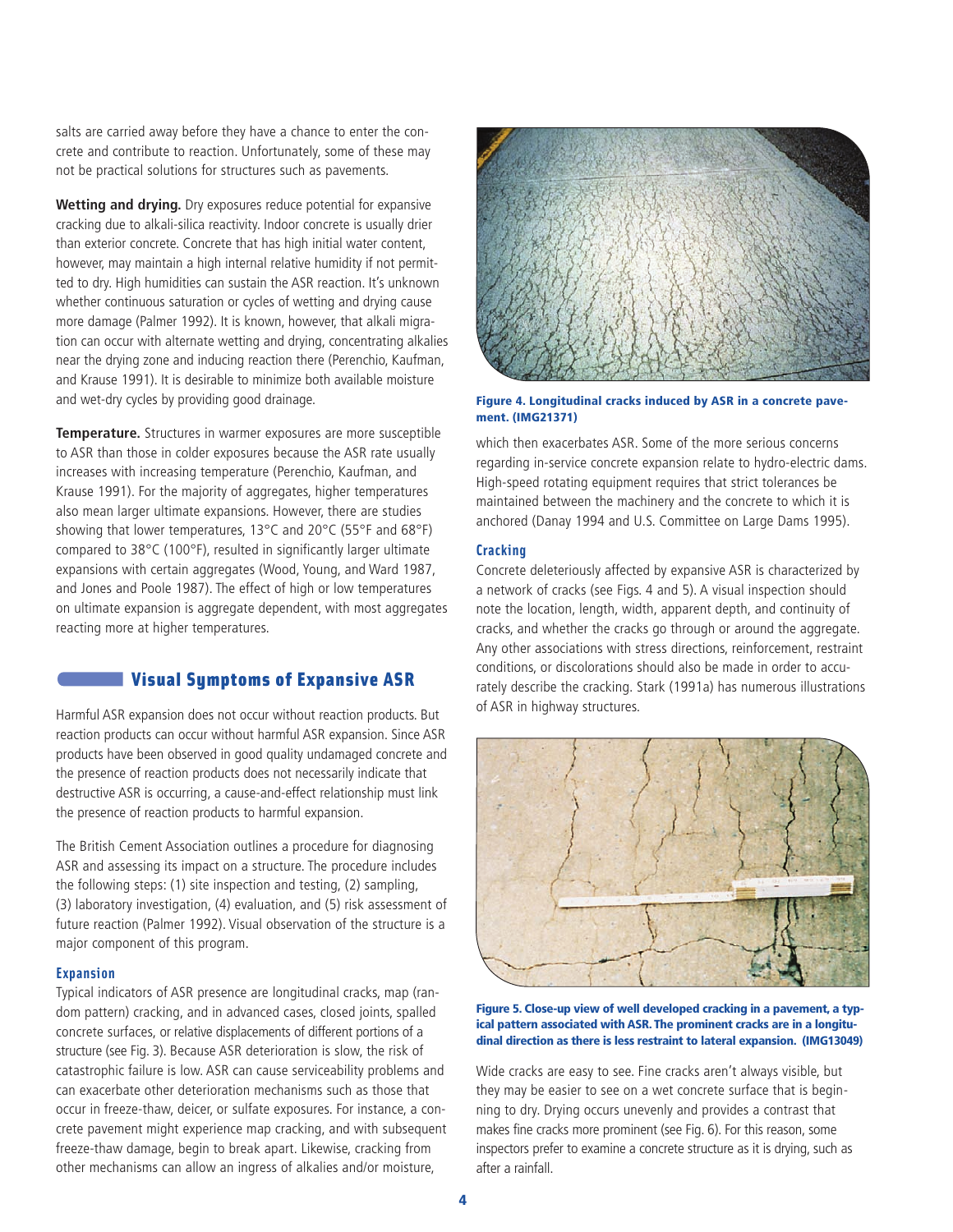Expansive ASR begins with the formation of gel either in or on a reactive aggregate particle within the concrete. As the gel absorbs water, it can exert a fairly uniform pressure up to 10 MPa (1450 psi) or more in all directions (Figg 1987). This pressure exceeds the tensile strength of conventional concretes, which is generally about 10% of compressive strength. The concrete cracks in a 3- or 4 pronged star pattern. This cracking is usually enough to relieve the pressure and accommodate the resulting volume increase (see Fig. 7) (Figg 1987). As more particles react, cracks radiating from these "stars" join with others to form a pattern



**Figure 6. Cracks can be more easily seen when the concrete has been wetted and is starting to dry. (Stark 1991a). (IMG12986)** 

resembling a map (see Fig. 8) (Poole 1992). ASR is not the only mechanism to cause map cracking; cycles of freeze-thaw or other mechanisms causing shrinking or swelling of the concrete mass can cause similar patterns.





#### **Figure 7 . ASR often induces three or more cracks at each reacted aggregate particle location to relieve pressure caused by expansive forces (Figg 1987).**



# **Pavement and slabs on grade.** In

pavements and slabs on grade, cracking from expansive ASR often begins near free edges and joints where moisture is abundant (Figg 1987). The ASR cracks are usually perpendicular to transverse joints, and parallel to free edges along the roadside, and against asphalt pavement, where there is less

**Figure 8. Cracks caused by a reacted particle will often join other cracks of nearby reacted particles. This leads eventually to a pattern of cracks resembling lines on a map (Stark 1991a). (IMG13068)** 

restraint. These cracks often progress to a map pattern. Continuously reinforced pavements will typically have ASR cracks parallel to the reinforcement. Traffic loads aggravate crack formation. Fig. 9 illustrates the progression of ASR cracking in concrete pavements (Helmuth 1993). Though this model is developed specifically for pavements, the sequence of events is similar in other structures. These cracks should be differentiated from D-cracks (typically associated with freeze-thaw distress). Freeze-thaw damage usually results in cracks parallel to transverse joints and free edges.



**Figure 9. Model for ASR cracking in unrestrained slabs on ground. Drying shrinkage occurs in Stage One, reaction and expansion of the interior concrete in Stage Two, and continued drying at the surface accompanied by continued reaction in the interior during Stage Three. Relative humidity vs. depth is shown on the left (Helmuth 1993).**

Stark (1991a) illustrates the difference between cracking caused by ASR versus freeze-thaw damage in pavements. In the first stage, moisture is lost at the top surface of the slab. This results in a slight drying shrinkage and some very fine cracking at the concrete surface. At this point, there is no appreciable alkali-silica reaction or expansion. Concrete can remain in this stage indefinitely.

Stage two might begin only months after concrete placement or many years later. Reactive aggregates and high-pH pore solutions speed progress to stage two, the onset of which is marked by gel formation and subsequent swelling. Usually, gel forms in cracks inside the aggregate particle, but sometimes it forms on the rim of the particle. Formation of the gel may represent an initial reduction in volume, but as the gel absorbs moisture, it swells and exerts a force on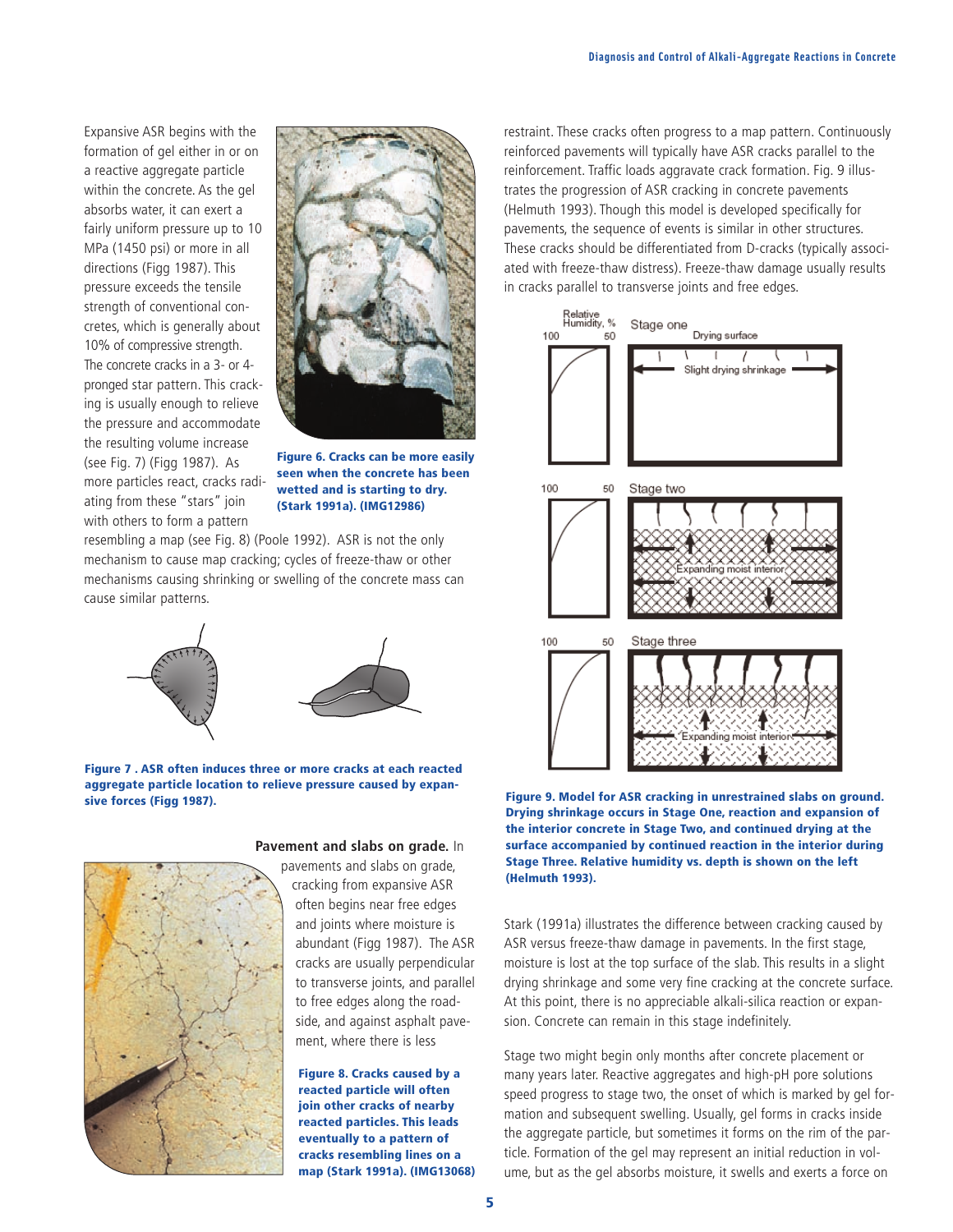the surrounding concrete. The unrestrained concrete surface has no way of resisting the swelling, so the surface cracks begin separating. Widening cracks are an indication that ASR is occurring. The widened cracks then allow easier moisture access to the concrete interior, sustaining additional gel formation and swelling. During this phase, gel may exude from the widening cracks.

In stage three, continued drying slows reaction in the zone near the surface. But reaction continues in the moist interior concrete, contributing to formation and expansion of gel, exerting pressure on the surface, and widening the surface cracks.

ASR continues until the silica is depleted, until the alkali ion concentration or pH is sufficiently reduced, or until sufficient drying occurs to stem the formation and swelling of gel. The process represented by this three-step model can be temporarily or indefinitely interrupted, for instance, during periods of dry weather. However, if conditions again become conducive to ASR, the reaction will resume.

**Other structures**. Observed cracking is usually most strongly developed in areas of structures where the concrete has a constantly renewable supply of moisture, such as close to the waterline in piers, from the ground behind retaining walls, beneath pavement slabs, or by wick action in piers or columns (Liu 1981).



**close-up of such a popout. (IMG12318, IMG12983) Figure 10. Cracking associated with stress directions. Predominant cracks are oriented longitudinally in this column. (IMG12421)**

In the absence of directional restraint, concrete cracks in a random pattern when ASR damage occurs. If the concrete is restrained, as most concrete structures are, cracks will be oriented along the stress direction (Poole 1992): for example, vertical cracks form in piers (Fig. 10). Since reinforcement parallels the major stress direction, linear ASR cracks occur roughly parallel to the steel bars. Unlike steel corrosion cracks that appear directly over the bars, linear ASR cracks commonly appear between the bars. A roughly rectangular cracking pattern results when the reinforcement is configured fairly evenly in two directions (Figg 1987).

In unreinforced concrete, external restraint influences the orientation of major cracks. In gravity dams, expansion is less restrained in an upward direction and cracking is thus predominantly horizontal.

## **Surface Deposits (Efflorescence)**

Deposits of ASR gel or calcium carbonate (from carbonated pore solution) can be found along cracks in concrete, leaving a deposit on the surface ranging in color from white to dark gray. These deposits are sometimes called efflorescence or exudations. The material exuding from the cracks can be white, yellowish, or colorless, and viscous, fluid, waxy, rubbery, or hard. Surface deposits may or may not accompany expansive ASR. However, their presence is not indicative of ASR, as other mechanisms (such as frost action) or the transmission of water through concrete can also cause efflorescence (without the presence of ASR gel). It is good investigative practice during a site survey, however, to record the extent and location of surface deposits along with their color, texture, dampness, and hardness. A chemical analysis is also helpful to determine if ASR gel is present in the deposit.

#### **Popouts**

A popout is caused by a fragment breaking out of the surface of the concrete, leaving a hole that may vary in size, but is usually 25 mm to 50 mm (1 in. to 2 in.) wide. Popouts caused by sand-sized particles can be much smaller (see Fig. 11). A fractured aggregate particle can be found at the bottom of the hole.



**Figure 11. Popouts caused by sand-sized particles. Inset shows**

The number, size, and location of popouts provide valuable information about the quality of aggregates in a concrete. Most commonly a popout is caused by the expansion and contraction of porous aggregate during freezing and thawing cycles. Another cause of popouts is expansive ASR: popouts occur to relieve pressure created by gel formed just beneath the concrete surface. Locating gel at the site of a popout is a strong indication of ASR.

Floor coverings may play a role in development of ASR popouts at later ages. Especially on slabs placed over wet cohesive soils, condensation can occur under the covering to develop popouts. Examination of the aggregate at the bottom of the resulting pit can usually explain the cause of the popout.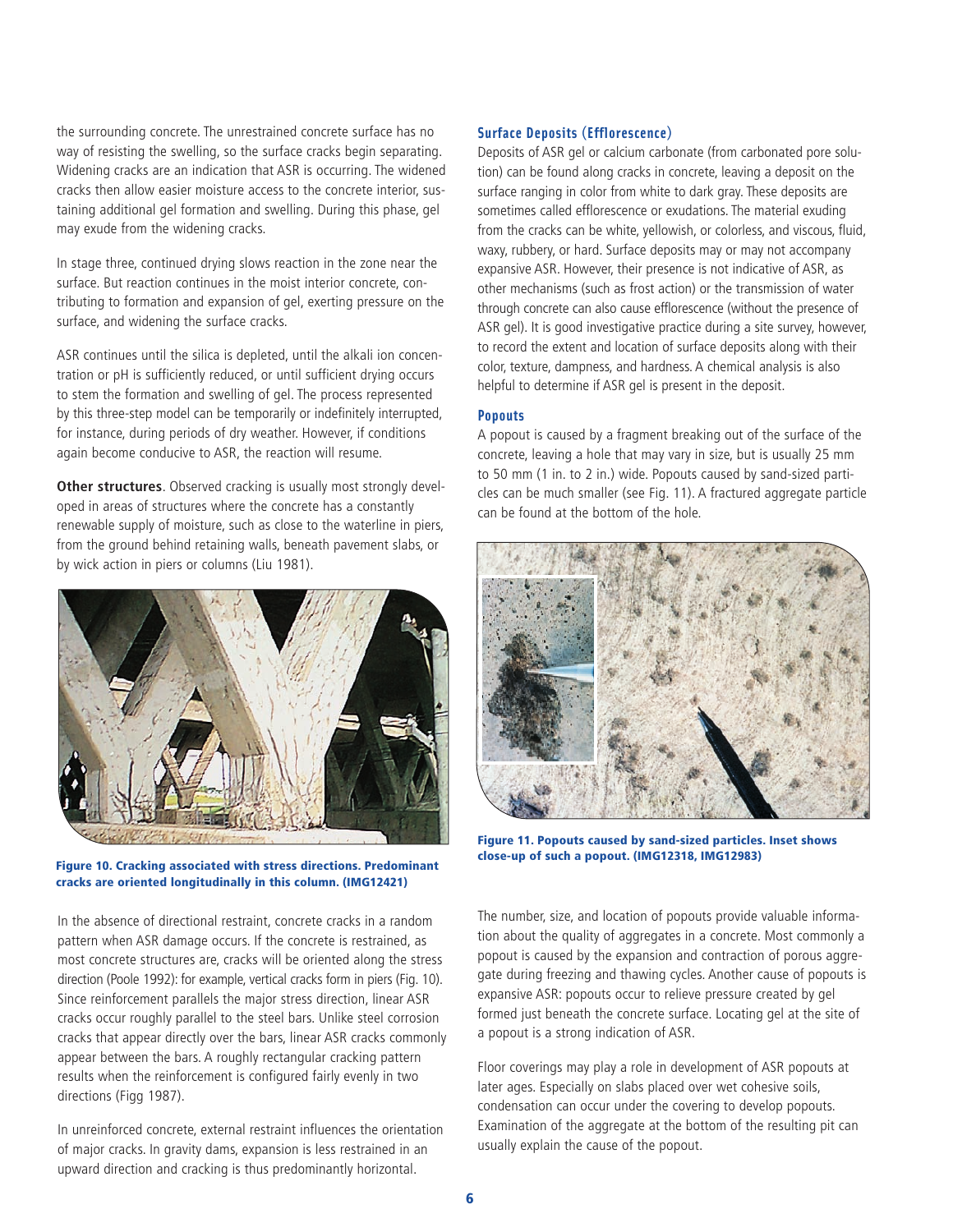Popouts are a cosmetic nuisance and usually do not affect the serviceability or durability of the concrete. Still, there are ways to minimize their occurrence from ASR (Landgren and Hadley 2002):

- Do not use hard steel troweled surfaces where not needed, such as on most exterior slabs.
- Choose wet curing methods, such as continuous sprinkling with water, fogging, or covering with wet burlap instead of poly films, curing papers, or curing compounds. Flush the surface with water before final drying.
- Use blended cement or a supplementary cementitious material such as fly ash that has been demonstrated to control ASR.

The presence of ASR-induced popouts is not necessarily an indication that the concrete structure will expand and have map cracking or other signs of ASR distress.

Popouts can also be caused without ASR by freezing and thawing of low-density porous aggregate at or near the concrete surface. For example, porous chert can absorb water and upon freezing, expand and form a popout.

#### **Color Change**

Surface discoloration is common in conjunction with cracking (Poole 1992). Darkened or blotchy areas are often associated with ASR. Areas along cracks may be bleached, pinkish, or brownish in color, extending several millimeters (tenths of an inch) from the crack.

## **Methods For Identifying ASR Distress**

It is important to distinguish between the ASR reaction and damage resulting from the reaction. In the diagnosis of concrete deterioration, it is most likely that a gel product will be identified. In some cases, significant amounts of gel are formed without causing damage to concrete. It is therefore important that in analysis of deteriorated concrete, signs of distress, such as microcracks and separation of aggregate from the paste, be accurately attributed to ASR gel formation if the damage is to be associated with ASR. Other causes of distress should not be precluded.

To pinpoint ASR as the cause of damage, the presence of ASR gel must be verified. However, other characteristics of the concrete should be studied, as ASR may only be a result of other concrete distress. A site of expansive reaction can be defined as an aggregate particle that is recognizably reactive or potentially reactive and is at least partially replaced by gel (see Fig. 12). ASR-affected coarse aggregates usually exhibit internal fracturing, with cracks extending into the surrounding concrete matrix. If only fine aggregate is reacting, cracks can form in the matrix without affecting coarse aggregate particles. Gel can be present in cracks and voids and may also be present in the area around aggregate particle edges. A network of internal cracks connecting reacted aggregate particles is a strong indication that ASR is responsible for cracking.



**Figure 12. Reacted particles are identified by dark areas that indicate ASR gel (either inside the particle, or along edges of particles), cracks extending from aggregate particles into the surrounding paste, and ASR gel reaction products. (IMG13650)**

A petrographic examination (ASTM C 856 or AASHTO T 299) is the most positive method for identifying ASR distress in concrete. Prepared sections of concrete are examined under a microscope by an experienced petrographer to determine the presence and location of reactive aggregates and gel. Silica gel appears as a darkened area in the aggregate particle or around its edges. Petrography, when used to study a known reacted concrete, can confirm the presence of reaction products and verify ASR as an underlying cause of deterioration.

A second method for detecting alkali-silica gel in concrete is the uranyl-acetate treatment procedure, discussed in the Annex to ASTM C 856 (AASHTO T 299). A freshly exposed concrete surface is sprayed with a solution of uranyl acetate, rinsed with water, and then viewed under ultraviolet light (Stark 1991a and Natesaiyer and Hover 1992). Reacted particles and gel appear as bright yellow or green areas.

The uranyl-acetate treatment procedure requires experienced technicians for correct interpretation. The test does not differentiate between a harmless presence of gel or reactivity and that which is detrimental. Not all fluorescence is an indication of ASR gel. For instance, some aggregates fluoresce naturally. Also, uranyl ions can be absorbed on cement hydration products and appear as broad, faint areas of fluorescence. Neither of these conditions is an indication of ASR gel. The uranyl-acetate solution is slightly radioactive.While the level of radioactivity presents minimal risk, its use is regulated and care must be taken in removing all materials that have been in contact with the uranium.

The third and newest procedure for detecting gel in concrete is the Los Alamos staining method, which is used in the field as well as the laboratory. It is a modified staining procedure traditionally used to identify potassium feldspar in rocks using a solution of sodium cobaltinitrite. In this method, the reagent is applied to a fresh concrete surface and viewed for yellow staining, which indicates gel containing potassium. A second reagent, rhodamine B, provides contrast for the yellow stain. The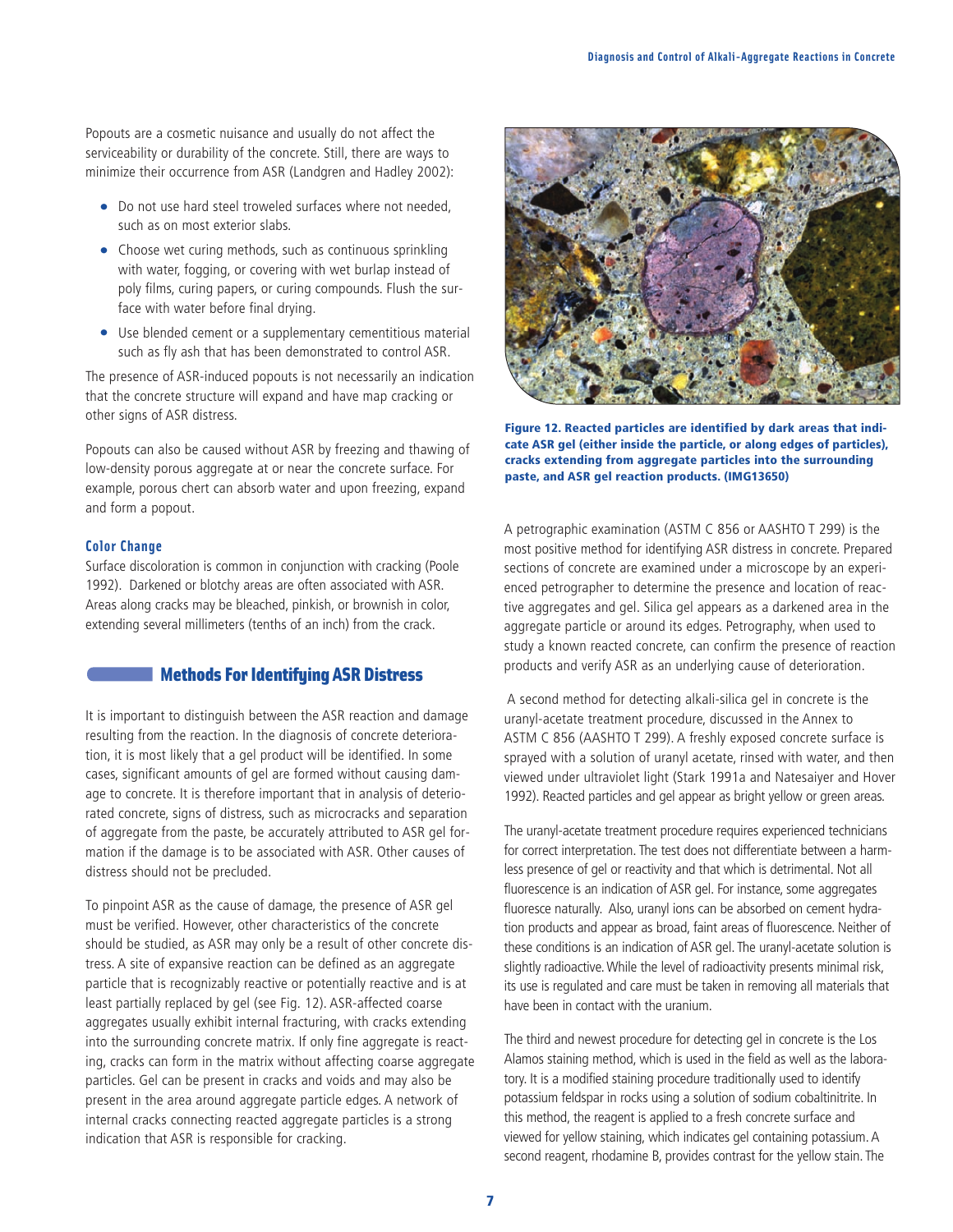rhodamine B solution is applied to the rinsed surface and allowed to react. The surface is again rinsed with water. The rhodamine B stain produces a pink background with darker pink stain in the vicinity of the yellow stain. The darker pink stain corresponds to calcium-rich ASR gel. According to test developers, the dark pink stain indicates an advanced or advancing state of degradation (Powers 1999).

A positive identification of gel by both the uranyl-acetate treatment and the Los Alamos staining procedure does not necessarily mean that destructive ASR has occurred. Both tests are ancillary to more definitive petrographic examinations and physical tests for determining concrete expansion. The uranyl-acetate treatment procedure and the Los Alamos staining method must not be used alone to diagnose ASR (Powers 1999).

# **Control of ASR in New Concrete**

The best way to avoid ASR is to take appropriate precautions before concrete is placed. Standard concrete specifications may require modification to address ASR. These modifications should be carefully tailored to avoid unnecessarily limiting specifiers' options. This requires careful analysis of cementitious materials and aggregates and choosing a control strategy that optimizes effectiveness and economic selection of materials.

Because different geographic regions have different needs and materials available, PCA developed a guide specification for concrete subject to alkali-silica reactions (PCA 2007). It is based on a document (NRMCA 1993) written for a region on the East Coast of the United States. Fig. 13 illustrates a guide specification process in determining if potential reactivity exists and in selecting materials to control ASR.

**AASHTO Guide Specification.** The American Association of State Highway and Transportation Officials (AASHTO) has also developed guidelines and technologies for treating and preventing ASR. Available is a Transition Plan (http://leadstates.transportation.org/asr/transition/), which includes: (1) A survey of State Highway Agencies to assess the extent of ASR; (2) an updated Handbook for the Identification of ASR in Highway Structures, SHRP-C-315 (http://leadstates.transportation.org/asr/library/C315/); and (3) an AASHTO Guide Specification on ASR-Resistant Concrete (http://leadstates.transportation.org/asr/library/gspec.stm).

The Guide Specification on ASR-Resistant Concrete proposes the following tests for aggregates: AASHTO T 303 [ASTM C 1260] (expansion limit of 0.08% at 14 days for metamorphic aggregates and 0.1% for all others), and ASTM C 1293 (expansion limit of 0.04% at 1 year) and ASTM C 295, petrographic examination. Suggested materials to prevent ASR in new concrete include: (1) low alkali and/or blended cements; (2) minimum 15% Class F fly ash, 30% Class C ash, 25% slag, or 5% silica fume cement replacement; and (3) lithium admixtures.

Methods to demonstrate prevention of deleterious ASR using project materials include: (1) ASTM C 441 (expansion limit of 0.10% at 56 days or 0.15% at 56 days, when AASHTO T 303 aggregate test result was less than 0.50%; or, when SCMs are used, expansion is less than that of a control with low-alkali cement [between 0.40% and 0.60%]; or, when low-alkali cements are used, expansion at 14 days is at least 55% lower than a control mixture with high-alkali cement  $[1.00\% \pm 0.05\%]$ ; (2) AASHTO T 303 [ASTM C 1260] (expansion limit of 0.08% at 14 days for metamorphic aggregates and 0.10% for all others); or (3) ASTM C 1293 (expansion limit of 0.04% at 2 years).

# **Identification of Potentially Reactive Aggregate**

Field performance history is the best method of evaluating the susceptibility of an aggregate to ASR. When evaluating past field performance, the following should be determined: (1) are the cement content of the concrete, the alkali content of the cement, and the water-cement ratio of the concrete similar to that proposed for future use, (2) is the field concrete at least 15 years old, (3) are the exposure conditions for the field concrete at least as severe as anticipated for new construction, and (4) are pozzolans or slags used in the field concrete and are content and properties similar to those proposed for future use? In addition, the current aggregate supply should be examined petrographically to be sure that it is representative of that used in the field concrete. When field history is not available, laboratory tests can be used to evaluate the potential reactivity of aggregate. Fig. 13 illustrates the process of evaluating an aggregate.

Several tests to identify potentially reactive cement-aggregate combinations were developed in the 1940s and 1950s, while newer tests were developed in the 1990s. Each test has advantages and disadvantages, as well as limitations, that are outlined below. A description of each test follows. See Table 1 at the end of this document for details of test conditions, required samples, and measurement criteria.

#### **Mortar-Bar Method (ASTM C 227)**

The Test Method for Potential Alkali Reactivity of Cement-Aggregate Combinations (Mortar-Bar Method), ASTM C 227, measures the expansion of mortars made with the test aggregate. The aggregate should conform to a standard grading, and may require crushing to meet the grading. Either a job cement or reference cement may be used. Alkali content of the reference cement should be at least 0.6% Na<sub>2</sub>O<sub>eq</sub>, and, preferably, have the highest alkali content representative of the cement use intended. At least four mortar bars, two from each of two batches using this aggregate and cement are prepared to standard dimensions: 25x25x285 mm (1x1x111/4 in.).

The bars are stored over water at 100% RH at 37.8°C (100°F). Length measurements are taken periodically beginning at 14 days and extending to 12 months or longer. According to ASTM C 33 (AASHTO M 6 / M 80), the maximum allowable expansion for an aggregate to be considered potentially nonreactive is 0.10% at six months, or 0.05% at three months if longer testing periods aren't feasible. Longer test periods are preferred for differentiating the reactivity of an aggregate. The method is usually not applicable for testing carbonate aggregates.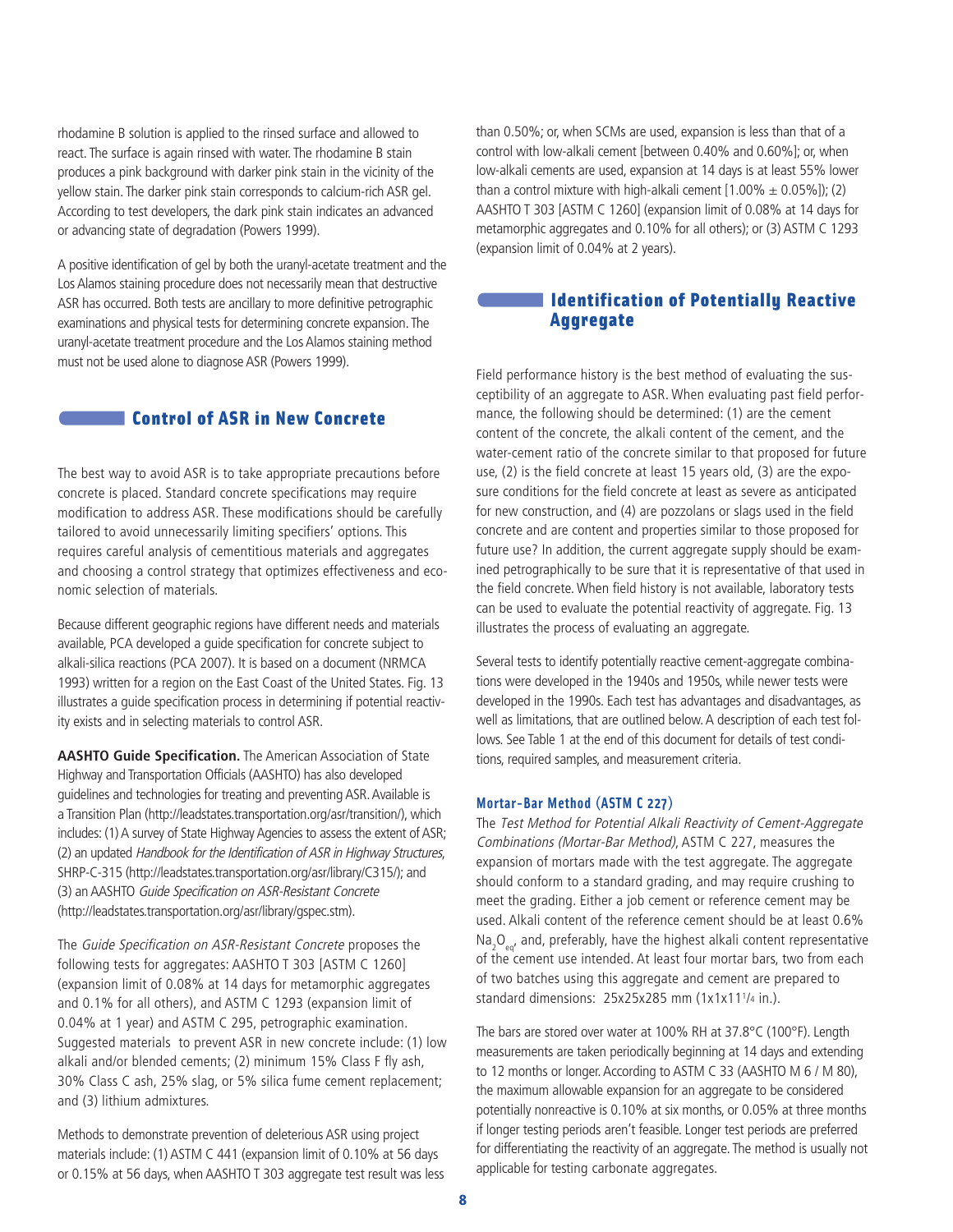J.



**Figure 13. Flow chart listing steps to be taken to control ASR.**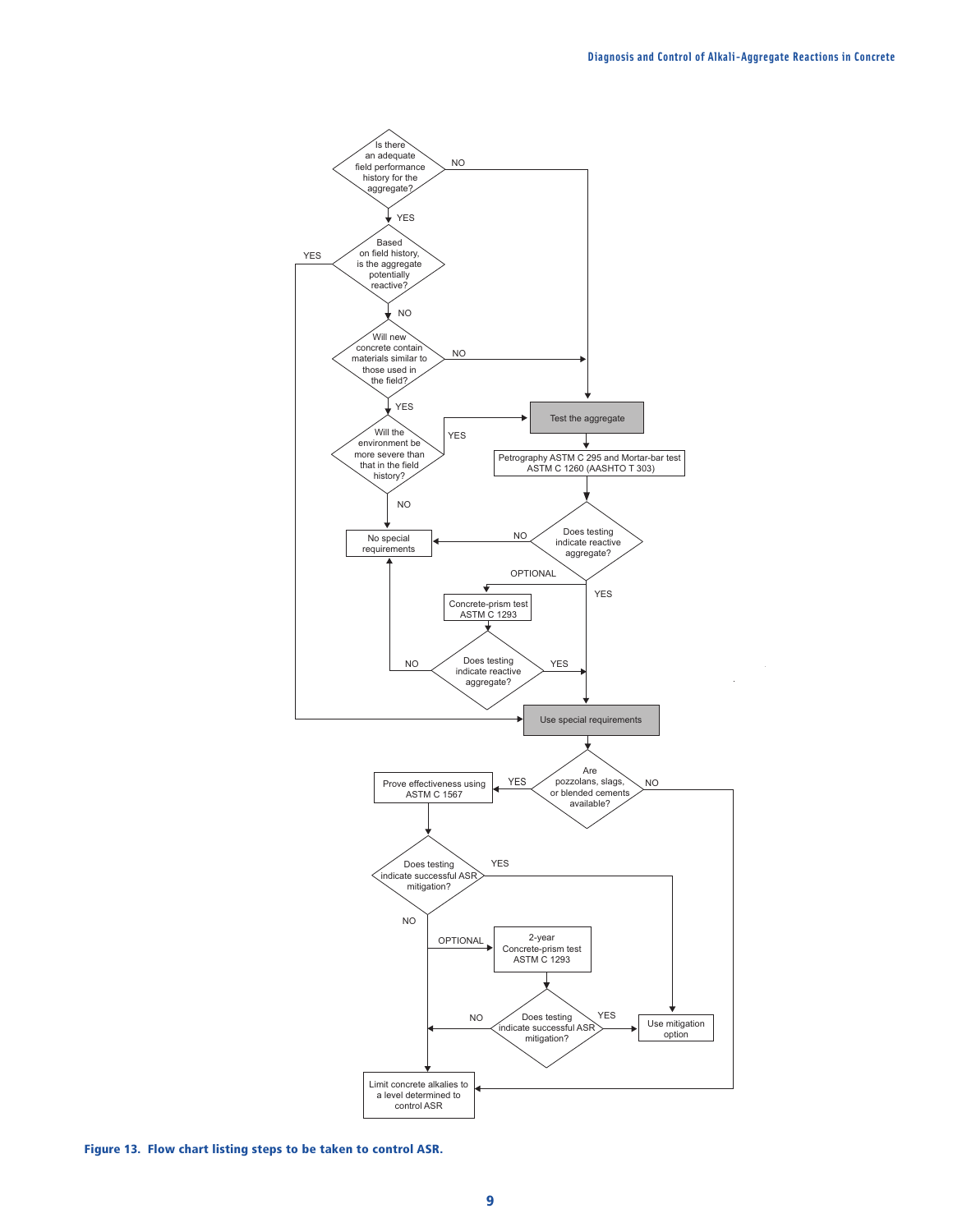One positive aspect of this test is that it measures the ASR susceptibility of cement-aggregate combinations. Unless very reactive materials are being tested, though, obtaining meaningful results may require a year or more (Stark 2006). It is frequently impractical to wait a year for test results. Lack of time to run an adequate test is one of the major drawbacks associated with C 227. Even after long test periods, not all deleterious aggregates will exhibit expansive behavior. Sometimes, the C 227 test fails to distinguish between slowly reacting aggregates and innocuous ones because the test conditions aren't severe enough or the test would have to be run for several years (Stark 1993). A petrographic analysis of the aggregate is helpful in determining if this test is suitable for testing particularly slowly reactive aggregates. Problems with the test setup have also been identified. The test method requires the inside of the container to be lined with wicks to maintain a high relative humidity. The wicks cause water to condense on the bars thus leaching alkalies from the mortar. Reduced expansions have been observed in some containers using wicks. Although not a perfect test, it is a useful method for studying the ASR susceptibility of cement-aggregate combinations.

## **Chemical Method (ASTM C 289)**

The Test Method for Potential Reactivity of Aggregates (Chemical Method), ASTM C 289, commonly called the quick chemical test, estimates the potential reactivity of siliceous aggregate. An aggregate is crushed and sieved to yield three samples of 25 grams each. This material is then reacted with an alkaline solution (1 N sodium hydroxide) at 80°C (176°F). At 24 hours, the amount of dissolved silica from the aggregate and the reduction in alkalinity of the solution are measured. By plotting these data against a provided curve, it's possible to estimate reaction potential. The aggregate falls into one of three ranges: innocuous, deleterious, or potentially deleterious.

ASTM C 289 identifies highly reactive aggregates fairly reliably; however, it fails to identify slowly reactive aggregates. Also, certain aggregates have high amounts of soluble silica present, but produce only small expansions in service. Thus, the test does not always give reliable results (Stark 1993 and 1994). The method also is usually not applicable for testing carbonate aggregates. This test is a helpful research tool and may be useful for initial screening of aggregate; however, other tests should be relied upon to better define which aggregates are potentially reactive.

## **Petrographic Examination (ASTM C 295)**

Mineral composition is a good indicator of potential aggregate reactivity. The Guide for Petrographic Examination of Aggregates for Concrete, ASTM C 295, is used to determine mineral composition and form (page 2 of this document discusses aggregate sources and mineral compositions that are prone to ASR). Petrographic examination should be used as a screening method for aggregates. It gives quick results to help predict possible aggregate reactivity but can't give quantitative information about the aggregate's actual behavior in concrete.

A petrographic evaluation of an aggregate sample, by an experienced petrographer, will identify potentially reactive minerals in an aggregate sample. The ASTM practice provides guidance on megascopic and microscopic methods of analyzing an aggregate sample. Descriptive nomenclature for minerals is found in ASTM C 294.

In a megascopic analysis, the aggregate sample is separated into groups of similar rock types. Potentially reactive rock types are quantified on the basis of the total aggregate sample.

A microscopic analysis is a more involved and time-consuming procedure. Hence this analysis will typically use a smaller aggregate sample. A petrographic microscope is most commonly used, and thin sections of aggregates are evaluated under polarized light. Refractive index and specific gravity of powdered aggregate samples are also evaluated. More exotic types of electron microscopes, such as a transmission electron microscope (TEM) and scanning electron microscope (SEM), can also be used to characterize the mineral composition of an aggregate sample. Analytical techniques, like X-ray diffraction and infrared spectroscopy, may be used to characterize the crystalline form of silica in the aggregate particles.

A petrographic analysis of aggregates can be time consuming. Since small samples are evaluated, precautions must be taken to ensure the sample is representative of the product source. Correlating the results of a petrographic analysis with service record of the aggregate in concrete is very useful. The results of a petrographic analysis will not reveal whether an aggregate will cause deleterious expansion in concrete; this needs to be evaluated using other test methods (see below).

#### **Rapid Mortar-Bar Test (ASTM C 1260 or AASHTO T 303)**

Assessing aggregate reactivity by accelerated methods is increasingly common. The shortcomings of ASTM C 227 and C 289 prompted development of a rapid test method for assessing potential reactivity of aggregate. ASTM C 1260 (AASHTO T 303), Test Method for Potential Alkali Reactivity of Aggregates (Mortar-Bar Method), offers a relatively rapid test to supplement lengthier test methods. It involves measuring the length change of mortar bars made with the sample aggregate stored in a strongly alkaline solution at an elevated temperature.

This test measures potential aggregate reactivity, not reactivity of specific cement-aggregate combinations. A nonmandatory appendix to C 1260 (AASHTO T 303) classifies an expansion of 0.10% or less at 14 days as innocuous behavior. Expansions of more than 0.20% are indicative of potentially deleterious expansion. Between 0.10% and 0.20%, aggregates may exhibit either innocuous or deleterious behavior in field performance. Various organizations use different criteria depending on local experience; however, unless testing and field experience demonstrate that modifications to the procedure are justified for local materials, the standard test conditions and criteria should be used to provide the most meaningful results (Thomas et al. 2005). The expansion level of the aggregate may determine what materials are used in concrete.

ASTM C 1260 (AASHTO T 303) should be used as a screening test in conjunction with other tests to determine the potential reactivity of an aggregate. Due to the severe test conditions, aggregates with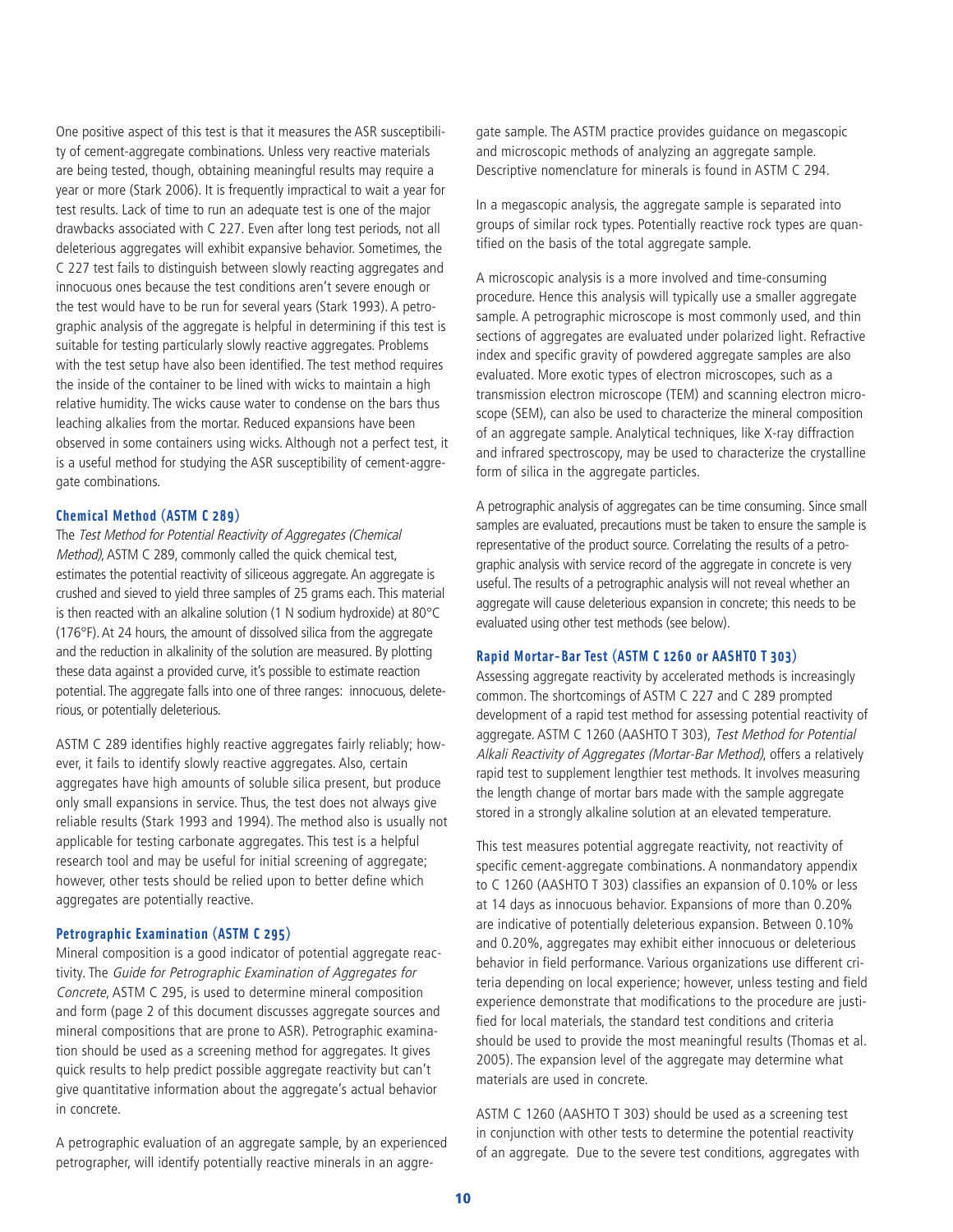good field performance and no history of ASR can sometimes test to be reactive. This is because aggregates in field concrete are rarely exposed to the severe alkali and temperature conditions of the test method. Thus, aggregates identified as potentially reactive by ASTM C 1260 (AASHTO T 303) may perform well in practice when exposed to more reasonable alkali levels and temperature conditions. ASTM C 1260's (AASHTO T 303's) severity makes it useful for identifying slowly reacting aggregates, which may not be identified by ASTM C 227.

A variation of ASTM C 1260 (AASHTO T 303) evaluates the effectiveness of supplementary cementitious materials. This procedure has been standardized as ASTM C 1567 (see below). Thomas et al. (2005) show a good relationship between rapid mortar-bar testing at 14 days and expansion of outdoor specimens. They note a marked increase in false positives and false negatives (compared to concrete testing) with a 28-day version of the test (42%), compared to the standard 14-day test (23%).

## **Concrete Prism Test (ASTM C 1293)**

The Standard Test Method for Concrete Aggregates by Determination of Length Change of Concrete Due to Alkali-Silica Reaction, ASTM C 1293, measures the expansion of concrete prisms made with the fine or coarse aggregate in question and a Type I high-alkali (0.90% $\pm$ 0.10% Na<sub>2</sub>O-equivalent) cement plus added NaOH to simulate a 1.25% Na<sub>2</sub>O equivalent cement. Concrete proportions are strictly defined, including a water-cement ratio of 0.42 to 0.45. At these proportions, concrete has an alkali content of 5.25 kg/ $m<sup>3</sup>$ (8.85 lb/yd<sup>3</sup>). At least three concrete prisms are prepared to standard dimensions: 75x75x285 mm (3x3x111/4 in.). An additional prism can be made for petrographic examination. All prisms are stored in a sealed container over water at 100% RH at 38°C (100°F). Length change measurements are compared to the reading taken at one day and are calculated to the nearest 0.001%. Measurements are taken at 7, 28, and 56 days, and 3, 6, 9, and 12 months. Additional readings, if required, are at 6-month intervals. Appendix X1 of the standard offers the following interpretation of results: potentially deleterious behavior is indicated if the one-year expansion is greater than or equal to 0.04%.

ASTM C 1293 is similar to C 227 in that both involve cement-aggregate combinations, and both can require a year or more to obtain meaningful results. C 1293 is currently considered the most representative test method when compared to structures in the field. C 1293 should be used to supplement results obtained from C 227, C 295, C 289, C 1260 (AASHTO T 303), or C 1567 and has the potential to resolve uncertainties about results obtained with C 227, C 1260 (AASHTO T 303), and C 1567, when no additional alkalies are expected to become available to the system. In Canada, the equivalent to ASTM C 1293 is CSA A23.2-14A, Potential Expansivity of Aggregates (Procedure for Length Change Due to Alkali-Aggregate Reaction in Concrete Prisms). In a variation to C 1293, Touma, Fowler, and Carrasquillo (2001) suggest that the duration of the test be shortened from 12 months to 3 months (91 days) by increasing the storage temperature of the concrete prisms from 38°C (100°F) to 60°C (140°F). Research on this modified procedure is still in progress. Exact test criteria have not been established.

#### **Accelerated Mortar-Bar Test (ASTM C 1567)**

ASTM C 1567, Test Method for Determining the Potential Alkali-Silica Reactivity of Combinations of Cementitious Materials and Aggregate (Accelerated Mortar-Bar Method), assesses expansion of specimens made with the aggregate in question and blended cement or cement plus pozzolan or slag under the same accelerated test conditions as ASTM C 1260 (AASHTO T 303). It tests the effectiveness of cement-pozzolan-aggregate combinations. It may be required to test different levels of pozzolan and ground granulated blast-furnace slag to determine the amount required to reduce expansion to an acceptable level. Pozzolans and ground granulated blast-furnace slag may be tested separately or in combination. It is recommended to test the same aggregate and hydraulic cement (without pozzolans and slag) using Test Method C 1260 (AASHTO T 303) for a comparative control. Results obtained using this test method may overestimate the reactivity of some types of aggregates if used in service with the same pozzolans or slag and low-alkali cement. In addition,



#### **Figure 14. Comparison of 2-year expansion of the concrete prism test (ASTM C 1293) with expansion of the same SCM-aggregate combinations in the accelerated mortar-bar test (ASTM C 1567) at 14 days (Thomas et al. 2005).**

this test method may underestimate the expansion of cementitious systems containing pozzolans with an alkali content  $>$  4.0 % Na<sub>2</sub>O<sub>eq</sub>. Such materials should be tested using Test Method C 1293. Similar to ASTM C 1260 (AASHTO T 303), a nonmandatory appendix to C 1567 classifies an expansion of 0.10% or less at 14 days (16 days after casting) as innocuous behavior. Thomas et al. (2005) show a good relationship between rapid mortar-bar testing at 14 days and expansion of outdoor specimens. They note a marked increase in false positives and false negatives (compared to concrete testing) with a 28-day version of test (42%), compared to the standard 14-day test (23%).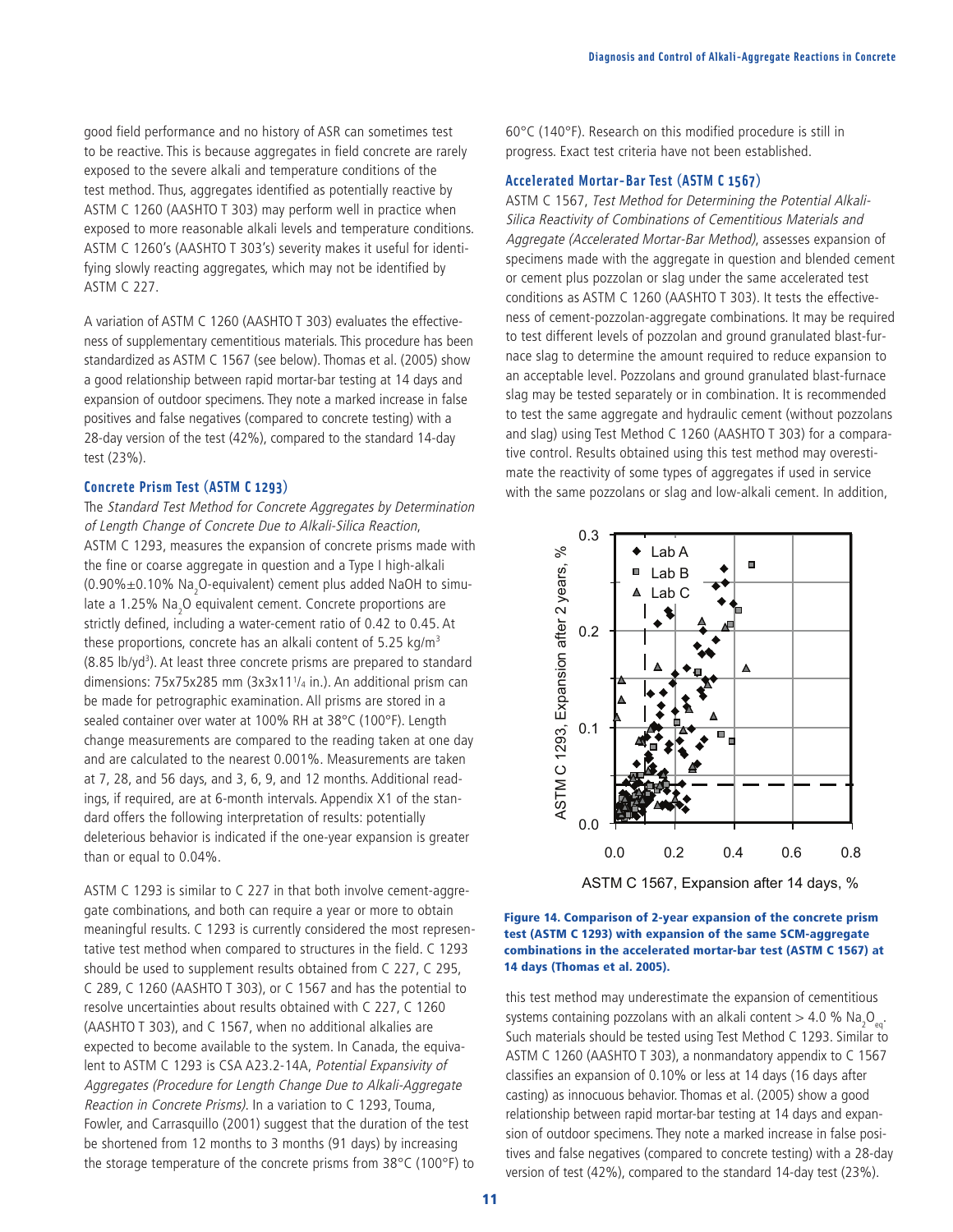## **Comparison between Accelerated Mortar-Bar Test (ASTM C 1567) and Concrete Prism Test (ASTM C 1293)**

Thomas et al. (2005) show comparisons of the two methods for various aggregate types. Fig. 14 shows that using the 14-day expansion limit of 0.10% in the ASTM C 1567 test to assess combinations of reactive aggregate and supplementary cementitious materials provides a reasonable prediction of the same aggregate-SCM combinations when tested in accordance with the 2-year ASTM C 1293 test using a 0.04% expansion limit. The researchers found only a small risk associated with using the 14-day limit of 0.10% in ASTM C 1567 tests to accept SCM-aggregate combinations for use in construction. Thirteen of the 182 combinations tested expanded by more than 0.040% when tested in concrete, but passed the 0.10% criterion when tested in mortar. The (relatively low) risk of expansion associated with relying on the outcome of this test has to be balanced against the quicker time frame for obtaining results.

# **Designing Mixtures to Control ASR**

Most concrete is not affected by ASR and special requirements are not needed. However, if historical experience or the tests discussed above demonstrate that ASR is a potential concern, then concrete mixtures must be specifically designed to control ASR. The concrete mixture should be designed with a safe and economic combination of locally available materials. Historical guidance or tests must be used to establish the ASR resistance of selected material combinations. Fig. 13 illustrates what steps should be taken to assist in the mixture design.

When pozzolans, slags, or blended cements are used to control ASR expansion, their effectiveness must be determined. The limits on expansion referenced in ASTM C 595 (AASHTO M 240), ASTM C 989 (AASHTO M 302), and ASTM C 1157 may not be applicable. The tests do not use job aggregate, and the limits may be more restrictive than is necessary or achievable. An alternative comparative procedure is described in ASTM C 311, where—using the ASTM C 441 test procedure—expansions of fly ash and natural pozzolan are compared to a control mixture with low-alkali portland cement.

Where possible, different amounts of pozzolan or slag should be tested to determine the optimum dosage. Some materials exhibit a "pessimum" effect: dosages that are too low may actually result in higher ASR-related expansions than if no pozzolan or slag were used (Chen et al. 1993 and Carrasquillo and Farbiarz 1989). Fig. 15 illustrates the need for optimization of dosage of pozzolan or slag to control ASR. ASTM C 1567 results at 14 days are considered to be conservative when compared to ASTM C 1293 results at 2 years. Therefore, lower replacements may have been recommended, if the 2-year ASTM C 1293 test had been used.

ASTM C 1293 and CSA A 23.2-28A recommend a 2-year test period for the concrete prism test to evaluate supplementary cementitious materials. Petrographic examination of the test specimens is also helpful. Although a limit of 0.04% is used by ASTM and CSA to establish effectiveness, some researchers suggest a comparison against a low-alkali control (Bérubé



**Figure 15. Influence of different amounts of fly ash, slag, and silica fume by mass of cementitious material on mortar-bar expansion (ASTM C 1567) after 14 days when using reactive aggregate (Fournier 1997).**

and Duchesne 1992). This may also apply to ASTM C 227. Bérubé and Duchesne (1992) provide comparison between test methods.

#### **Materials and Methods to Inhibit ASR**

A variety of locally available materials can be used to control ASR. Using the above tests where applicable to demonstrate effectiveness in controlling ASR, the supplementary cementitious materials listed below can be included either as a concrete ingredient added at batching or as a component of a blended hydraulic cement, or both. Blended hydraulic cements should conform to ASTM C 595 (AASHTO M 240) or ASTM C 1157.

SCMs added directly to concrete are governed by ASTM C 618 or AASHTO M 295 (fly ash and natural pozzolans), ASTM C 989 or AASHTO M 302 (slag), or ASTM C 1240 or AASHTO M 307 (silica fume). Specifiers should invoke the optional physical and chemical ASR requirements in these standards.The following options are not listed in priority and can be used in combination with one another.

**Fly ash.** Decades of laboratory and field research demonstrate that certain fly ashes can control ASR. Generally, this works through one (or more) of the following three mechanisms (Detwiler 2002):

- 1. Reduction of concrete permeability and diffusivity due to the pozzolanic reaction of the fly ash with the calcium hydroxide produced by the hydration of the cement
- 2. Removal of some of the alkalies from the pore solution by binding them into the low CaO/SiO<sub>2</sub> ratio hydration products
- 3. Dilution of the cement alkalies by a fly ash with a lower alkali content, or at least a lower available alkali content

The type of ash, its alkali content, chemical composition, and dosage all affect how effectively it will control expansion. In general, Class F fly ashes work better than Class C ashes. Class F ashes have higher silicon dioxide contents and lower lime contents, properties that increase the ability to control expansive reactivity. In general, ASR expansion decreases as the ash content increases (see Fig.15). Ashes require different dosages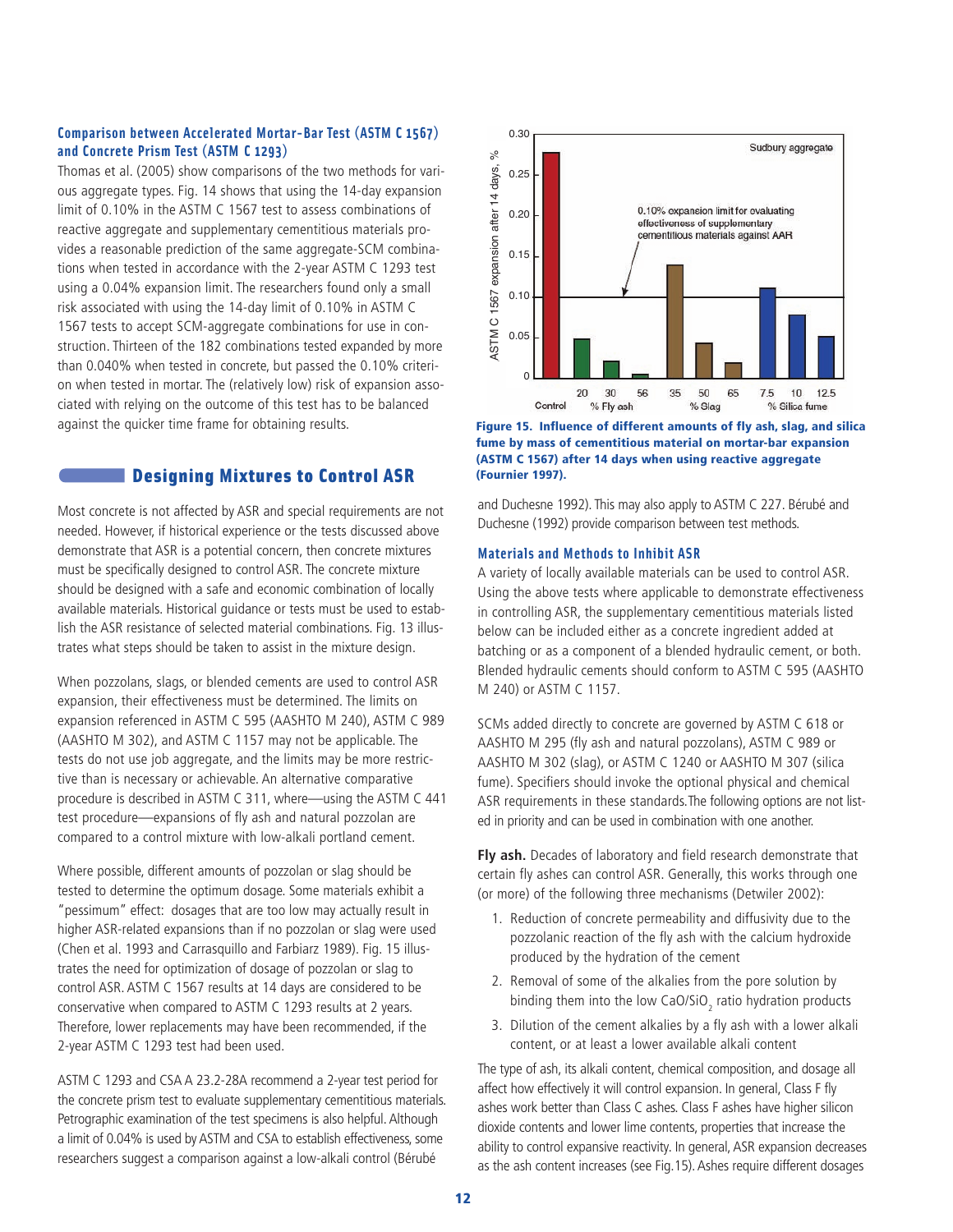

**Figure 16. Effect of different fly ashes and slag on alkali-silica reactivity. Note that some ashes are more effective than others in controlling the reaction and that dosage of the ash or slag is critical. A highly reactive natural aggregate was used in this test. A less reactive aggregate would require less ash or slag to control the reaction. A common limit for evaluating the effectiveness of pozzolans or slags is 0.10% expansion using this rapid mortar-bar test (Detwiler 2002).**

depending on their chemical composition, the alkali content of the concrete, and the reactivity of the aggregate. Laboratory results show that certain high-alkali/high-calcium fly ashes are not effective at normal dosages to control ASR (see Fig. 16). Some of these materials may even exacerbate ASR expansion when used at lower amounts (pessimum effect) (Chen et al. 1993 and Carrasquillo and Farbiarz 1989). Generally, the amount of fly ash required to control ASR will increase as any of the following parameters increase: (1) lime or alkali content of the fly ash,



**Figure 17. ASR mortar bar expansion versus slag content (Buck 1987).**



#### **Figure 18. ASR mortar-bar expansion versus calcined natural pozzolan additions used with Pyrex glass aggregate (Lerch 1950).**

(2) reactivity of the aggregate, or (3) amount of alkali available in the concrete for reaction (Shehata and Thomas 2000).

**Slag.** In some parts of the country it is common to control ASR by using slag cement (ground granulated blast-furnace slag). Slag is usually used at higher dosages (25% to 50%) than fly ash to be effective (see Figs. 15 and 17) (Buck 1987). In one concrete mixture, for example, about 50% slag might be needed to control expansion in concrete with highly reactive aggregate, while only 25% to 35% slag may be required to control expansion in concrete with moderately reactive aggregate. Generally, the amount of slag required to control expansion increases as either the reactivity of the aggregate or the amount of alkali in the mixture increases (Thomas and Innis 1998).

**Silica fume.** Silica fume is also an effective supplementary cementitious material for controlling ASR. Compared to fly ash and slag, only small dosages of silica fume are needed (Fig. 15) (Buck 1987). However, the amount of silica fume required to control expansion with a highly reactive aggregate is around 10% or more. This amount of silica fume is higher than that typically used in concrete and can lead to problems with placing and finishing. The use of silica fume is perhaps most beneficial and practical when used as part of a ternary system (see page 14).

**Natural Pozzolans.** Raw or calcined natural pozzolans are sometimes used to control ASR (see Fig. 18) (Lerch 1950). Metakaolin, a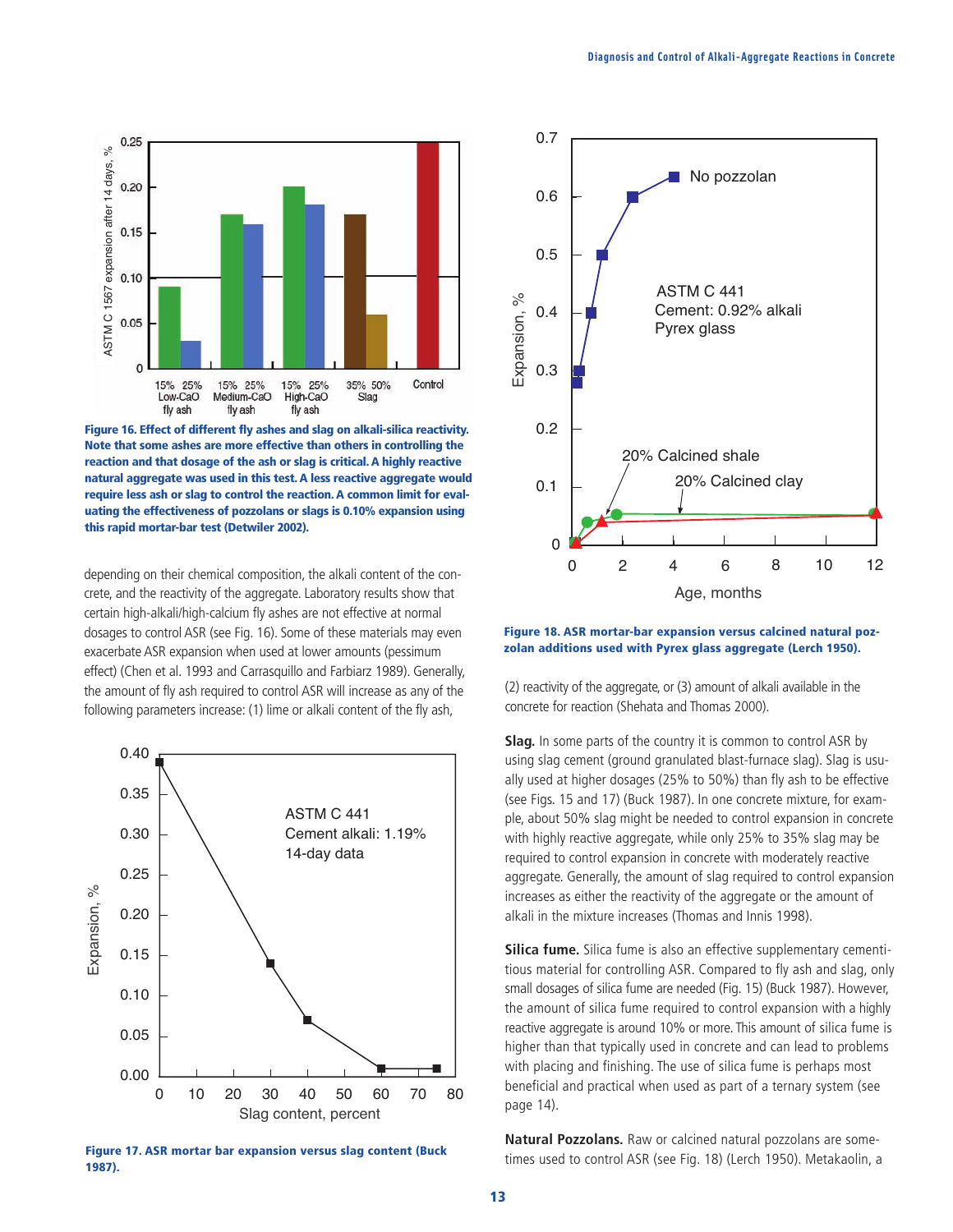highly reactive calcined clay, is almost as effective as silica fume in controlling ASR. It typically requires a replacement level of somewhere between 10% to 15% to control expansion.

**Ternary systems.** Laboratory data (Fournier et al. 2004) show the beneficial effect of silica fume in combination with fly ash or slag to control ASR. Also, combining two or more supplementary cementitious materials may reduce the quantities needed to control ASR compared to using the materials individually. For example, 4% to 6% silica fume combined with moderate levels of slag (20% to 35%) or fly ash (Class F or Class C), were found to be very effective in controlling the expansion of highly reactive aggregates (Folliard et al. 2006).

**Low-alkali portland cement.** Low-alkali portland cement (ASTM C 150 or AASHTO M 85), with an alkali content not exceeding 0.60% Na<sub>2</sub>O<sub>eq.</sub>, can be used to reduce ASR. Its use has been successful with slightly reactive to moderately reactive aggregates. Higher alkali levels (between 0.65% and 0.80%) also have been safely used with certain moderately reactive aggregates. However, low-alkali cements are not available in all areas. Also, deleterious reactivity has been observed with certain highly reactive glassy volcanic aggregates, especially andesite and rhyolite rocks, even when low-alkali cements (alkali contents of 0.35% to 0.60%) were used (Stark 1981 and Kosmatka and Fiorato 1991). Thus, the use of locally available cements in combination with pozzolans, slags, or blended cements is preferable for controlling ASR.

**Limiting concrete alkalies.** Canadian experience indicates that deleterious expansion usually does not take place when reactive aggregates are used in concrete containing less than 3 kg of alkali/m<sup>3</sup> (5 lb/yd<sup>3</sup>) in mixtures containing 100% portland cement as the cementitious material.

In Canada, CSA Standard A23.2-27A, Alkali-Aggregate Reaction, dictates the requirements for supplementary cementitious materials used to control ASR. A supplementary cementitious material may be used to control ASR provided it meets two criteria: (1) it must conform to certain chemical requirements and (2) it must be used at or above the minimum dosage specified. If less than the required minimum amounts are to be used, the concrete prism expansion test (CSA Test Method A23.2-14A) or the mortar-bar accelerated expansion test (CSA Test Method A23.2-25A) is conducted to verify the material's effectiveness in controlling expansion. Per the chemical requirements, blast-furnace slag can have a maximum 1.0% total alkali content (as  $\text{Na}_2\text{O}$  equivalent). Fly ash can have a maximum total alkali content of between 3.0% and 4.5%, and silica fume can have a maximum total alkali content of 1.0%. A minimum SCM dosage is required depending on the reactivity of the aggregate, the service life and size of the structural element, the exposure environment, and the composition of the fly ash or slag. The minimum silica fume dosage is calculated based on total alkali content of the concrete.

Appendix B of CSA A23.1 (2004) cautions that restricting concrete alkali content to 3  $kg/m^3$  (5 lb/yd<sup>3</sup>) may not be an effective strategy, however, when:

• the concrete will be used in mass concrete structures that cannot tolerate even slight expansions



**Figure 19. Fourteen-day expansion of mortar bars versus sodiumto-lithium ratio. The effective molar ratio was about 1 to 2/3 for these two reactive aggregates (Stark 1993).**

- the concrete will be exposed to external alkali sources
- highly reactive aggregates are used

As an alternative to the 3-kg limit, specifiers can determine the effective alkali burden from tests on properly performing field structures in a locality. Then they can specify the historically established limit for new structures built with similar materials in a similar environment.

**ASR-inhibiting compounds.** Certain chemical admixtures or cement additives can control ASR (Stark 1992 and 1993, Gajda 1996 and Lane 2002). For example, lithium compounds can effectively reduce ASR expansion in concrete. When lithium hydroxide or lithium nitrate is added to concrete, a lithium-bearing ASR gel is formed. Lithium-bearing gels have a greatly reduced potential for expansion; some are even non-expansive. Also, less gel is formed in the presence of lithium.

The degree to which lithium compounds suppress expansive ASR depends on two factors: aggregate reactivity and concrete alkali content. Fig. 19 shows the reduction in expansion with two highly reactive aggregates and varying proportions of sodium to lithium (Stark 1993). The optimum level of lithium hydroxide monohydrate to control expansive ASR appears to be equal to that of the equivalent alkali content of the cement (Gajda 1996). It has been shown that insufficient quantities of certain lithium compounds may actually increase expansion. This is related to the increased hydroxyl ion concentration in the pore solution, as many lithium compounds combine with calcium hydroxide, producing insoluble calcium salt and lithium hydroxide. Lithium nitrate does not behave in this manner due to the high solubility of calcium nitrate (Stokes et al. 1997). The efficient molar ratio [Li]/[Na+K] to sup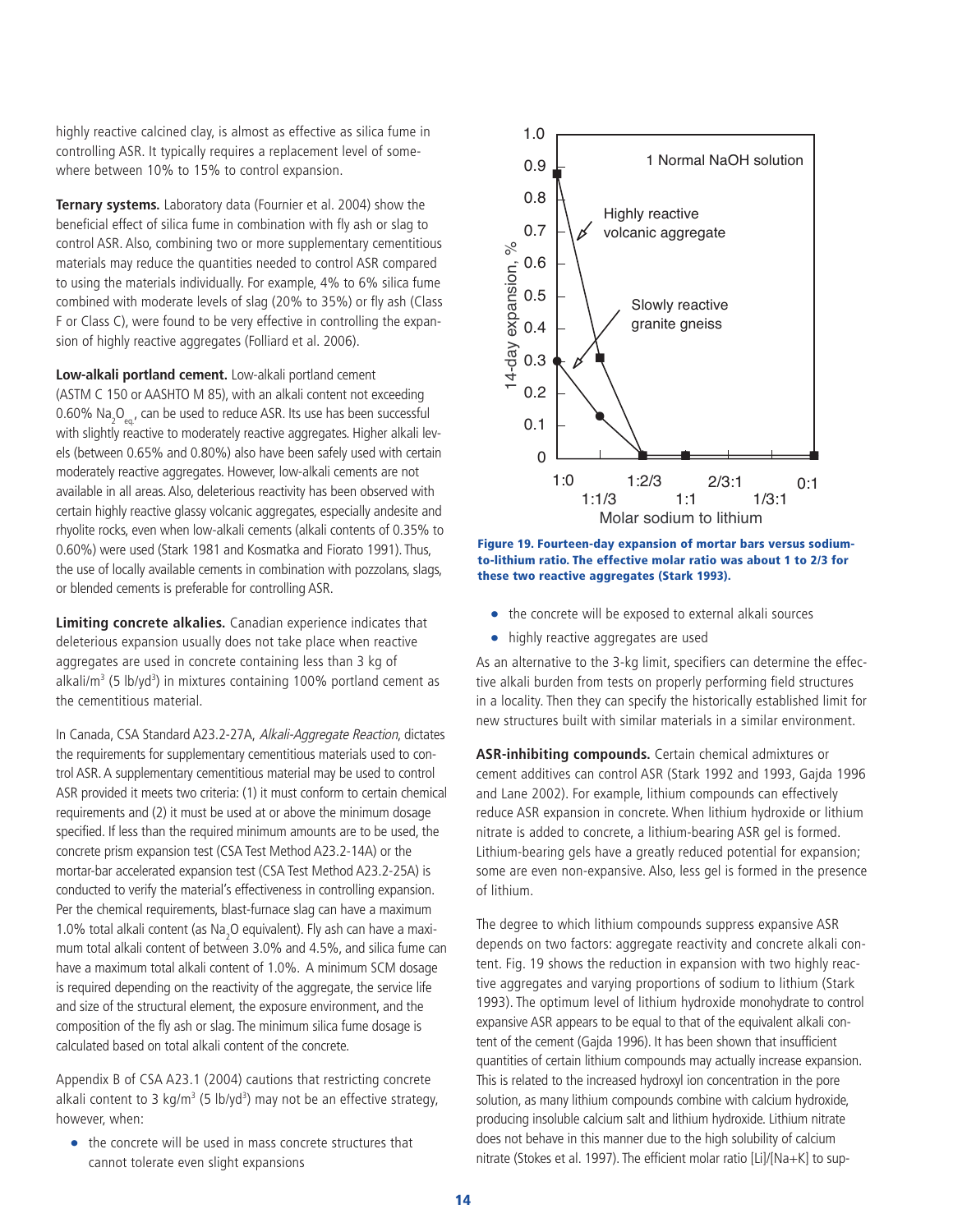press expansion may vary from as low as 0.56 to over 1.11 depending on the aggregate source. The Federal Highway Administration (FHWA) has published Interim Recommendations for the Use of Lithium to Mitigate or Prevent Alkali-Silica Reaction (ASR) (Folliard et al. 2006), which provides information and guidance to test, specify, and use lithium compounds in new concrete construction.

Neither ASTM C 1260 (AASHTO T 303) nor ASTM C 1567 should be used to test the effectiveness of lithium compounds. ASTM C 1293, with a test duration of two years, should be used to assess lithium compounds (Folliard et al. 2006).

**Aggregate selection and beneficiation.** Using a nonreactive aggregate is ideal but not always practical.The surest way of predicting aggregate performance is a good service record, but this information is not always available. Instead, it is frequently necessary to investigate aggregate quality through the tests that measure potential reactivity.

It may be possible to improve aggregate quality by selective processing known as beneficiation. Processes that have been used are heavy media separation, jigging, rising-current classification, and crushing. In some cases, one of these steps may be able to remove a large portion of the reactive aggregate, but also may remove some of the good aggregate.

It may be possible to blend reactive aggregate with nonreactive aggregate to mitigate the effects of ASR. This blending sometimes occurs as part of the quarrying process, when only small amounts of reactive aggregate are present. Nonreactive aggregates can be purposefully blended with known reactive aggregates. In some cases, this means of diluting aggregates can adequately control expansive ASR. An example of this method is limestone sweetening.

Limestone sweetening, or replacing up to 30% of a reactive sand-gravel aggregate with crushed limestone, is effective in preventing deterioration in some sand-gravel aggregate concretes.The resulting combination of materials should be tested in accordance with ASTM C 227, ASTM C 1260 (AASHTO T 303), ASTM C 1567, or ASTM C 1293 to verify control of deleterious expansion.

#### **Controlling Existing ASR**

Lithium salts have also been applied topically to treat ASR in existing concrete. Laboratory studies show that treating small samples with lithium can reduce expansion (Stokes et al. 2000). In the field however, lithium may not penetrate sufficiently into the structure to mitigate the reaction below the surface, allowing continuous deterioration (Folliard et al. 2006). Tuan (2005) found that insufficient amounts of lithium penetration into hardened concrete may even enhance ASR expansion. Methods of driving lithium ions into the concrete using electrical fields or vacuum impregnation are being studied to improve penetration. FHWA (2006a and 2006b) has published guidance for selecting ASR-affected structures for lithium treatment. They identify ideal structures for lithium treatment as those for which, (1) ASR has been confirmed as the principal cause for deterioration; (2) the deterioration has reached a certain severity, and (3) laboratory testing or in-situ monitoring indicates a potential for significant further expansion if the structure is left untreated.

# **Recycled Concrete as Aggregate**

When recycled concrete is used as coarse aggregate in new concrete, it should be evaluated in the same manner as virgin aggregate (see Fig.13).

Recycling concrete for use as coarse aggregate in new construction can be economical, saving disposal costs of old concrete and reducing the need for virgin aggregate. Increased environmental concerns and diminishing quarry resources may make recycling even more popular in the future (ACPA 1993 and ECCO 1999).

There are two main uses for recycled aggregate in new pavement construction: as a granular subbase material and as coarse aggregate for the new concrete pavement.

Research was undertaken to study expansion of new concrete made with recycled ASR-affected concrete as aggregate (Stark 1996). It was determined that potential for ASR in the new concrete is affected by the old concrete's original alkali level, extent of expansion, and the remaining potential reactivity of the aggregate. Also, the alkali content of new concrete had a significant effect on subsequent expansions due to ASR. The use of a low-lime Class F fly ash greatly reduced expansions due to ASR in new concrete.

The research demonstrated that with appropriate selection of cementitious materials, even recycled concrete containing highly reactive aggregate can be used safely. The engineer must know the ASR potential of the recycled aggregate. If information is not available about the cementitious materials and aggregates contained in the old concrete, even if the old concrete has not experienced ASR deterioration, its ASR potential should be petrographically evaluated prior to recycling. Laboratory expansion tests may also be helpful.

# **Alkali-Carbonate Reaction**

#### **MECHANISM OF ACR**

Reactions observed with certain dolomitic rocks are associated with alkali-carbonate reaction (ACR). Reactive rocks usually contain larger



**Figure 20. Schematic diagram of the mechanism of alkali-carbonate reaction. A dolomite crystal combines with alkalies in solution to form brucite, and potassium and calcium carbonates (Tang, Liu, and Han 1987).**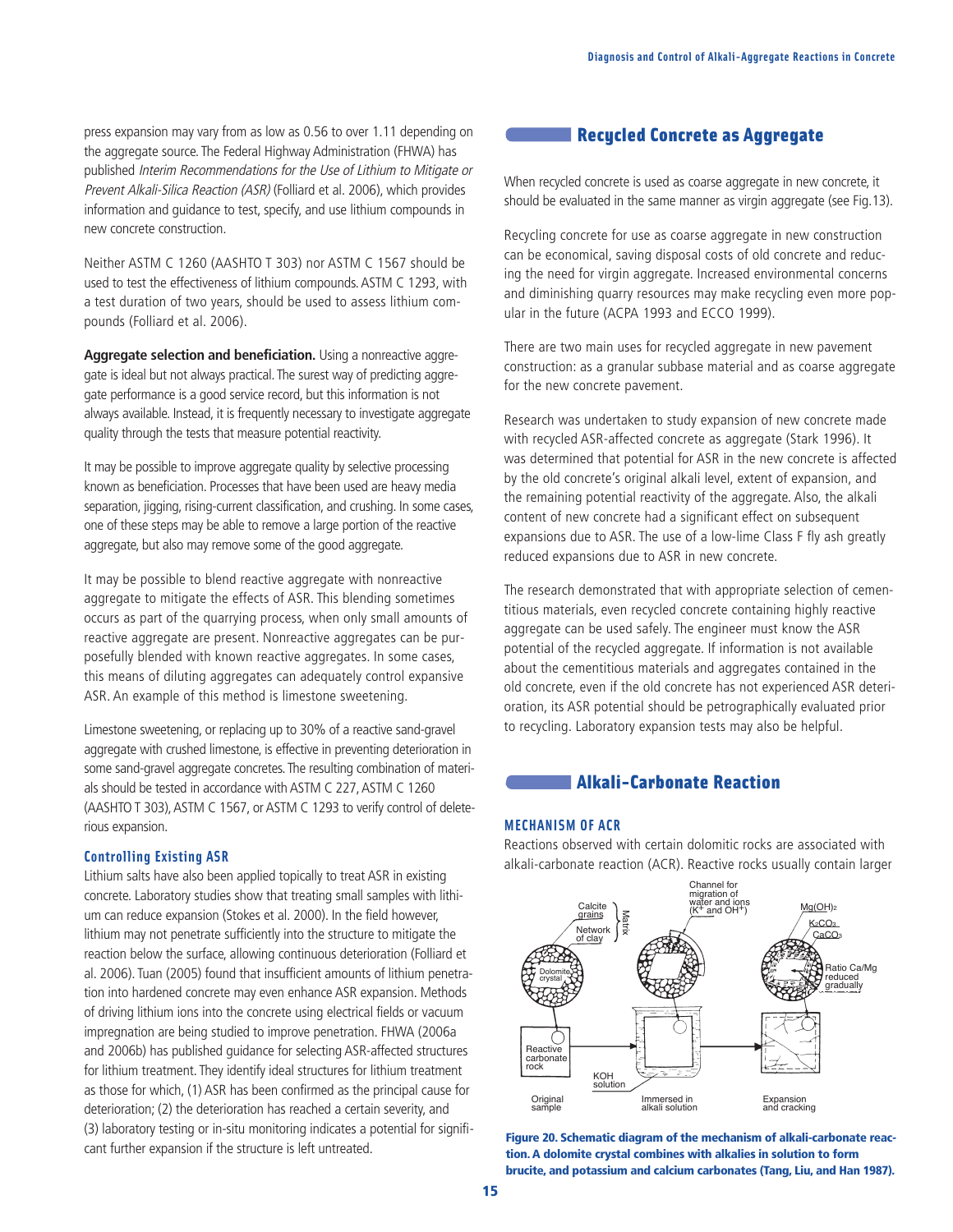crystals of dolomite scattered in and surrounded by a fine-grained matrix of calcite and clay. Calcite is one of the mineral forms of calcium carbonate; dolomite is the common name for calcium-magnesium carbonate. ACR is relatively rare because aggregates susceptible to this reaction are usually unsuitable for use in concrete for other reasons—strength potential, etc.

Argillaceous dolomitic limestone contains calcite and dolomite with appreciable amounts of clay and can contain small amounts of reactive silica. Alkali reactivity of carbonate rocks is not usually dependent on clay mineral composition (Hadley 1961). Aggregates have potential for expansive ACR if the following lithological characteristics exist (Ozol 2006 and Swenson and Gillott 1967):

- clay content, or insoluble residue content, in the range of 5% to 25%
- dolomite content (percentage in carbonate fraction) in the range of 40% to 60%
- interlocking dolomite grains (late expansion)
- small size (25 to 30  $\mu$ m), discrete dolomite crystals (rhombs) suspended in a clay matrix

#### **Dedolomitization**

Dedolomitization, or the breaking down of dolomite, is normally associated with expansive ACR (Hadley 1961). Concrete that contains dolomite and has expanded also contains brucite (magnesium hydroxide,  $\text{Mg(OH)}_{2}$ ), which is formed by dedolomitization. Dedolomitization proceeds according to the following equation (Hadley 1961):

CaMg(CO<sub>3</sub>)<sub>2</sub> (dolomite) + 2MOH (alkali hydroxide solution) >  $Mg(OH)$ <sub>2</sub> (brucite) + CaCO<sub>3</sub> (calcium carbonate) +  $M_2CO_3$  (alkali carbonate)

where M represents an alkali element, such as potassium, sodium, or lithium.

Fig. 20 illustrates this process. Expansion may be due to a combination of migration of alkali ions and water molecules into the restricted space of the fine-grained matrix surrounding the dolomite rhomb, migration of these materials into the rhomb, and the growth and rearrangement of the dedolomitization products, especially brucite, which exerts pressures as it crystallizes (Tang, Liu, and Han 1987).

The dedolomitization reaction and subsequent crystallization of brucite may cause considerable expansion. Whether dedolomitization causes expansion directly or indirectly, it's usually a prerequisite to other expansive processes (Tang, Deng, and Lon 1994). In one investigation of pavement deterioration, dolomite did not appear to be altered, as no brucite was found. Cracking was due to expansive forces arising from a chemical reaction and expansion of the clay minerals in the aggregate matrix (Wong 1996).

#### **Other Factors**

The nominal maximum size of the reactive aggregate influences the amount and extent of reaction. Testing done with a particular ACR rock and high-alkali cement showed that both the rate and degree of expansion decreased with a decrease in nominal maximum aggregate size (Swenson



**Figure 21. Map cracking pattern caused by ACR (IMG12982).**

and Gillot 1960). Concrete can contain a certain percentage of carbonate reactive aggregates without experiencing detrimental expansion.

Alkali-carbonate reaction is also affected by pore solution alkalinity. ACR can occur in a solution with a relatively low pH. As the pH of the pore solution increases, potential for the alkali-carbonate reaction increases. During ACR, calcium hydroxide produced by portland cement hydration can combine with the alkali carbonate produced in the initial reaction (see equation above) to regenerate alkali hydroxide and calcium carbonate. This reaction not only regenerates alkali, but also reduces the concentration of carbonate ions and aggravates the dedolomitization reaction. Low-alkali cements and supplementary cementitious materials—even at high levels—are thus ineffective at reducing ACR to acceptable limits (Tang, Deng, and Lon 1994).

## **Visual Symptons of Expansive ACR**

ACR, like ASR, is a chemical process that can induce physical damage—expansion and cracking of concrete (Fig. 21). Information obtained from a site inspection should be evaluated along with testing to determine the destructive mechanism.

ACR-affected concrete does not exhibit telltale features to distinctly identify alkali-carbonate reaction as the cause of cracking. The crack pattern will be influenced by restraint conditions and moisture availability. In slabs, decks, and footings, when a top-to-bottom or sideto-side moisture gradient exists, map cracking is likely to occur. This growth can cause closed joints, misalignment of adjoining members, crushed concrete, and pavement blowups (Ozol 2006). Because low levels of alkali can initiate ACR and higher levels can exacerbate it, the use of deicer salts that contain alkalies can increase damage.

# **Test Methods for Identifying ACR Distress**

Brucite is usually formed during destructive ACR and is evident in expanded concrete. Its presence must be determined through petro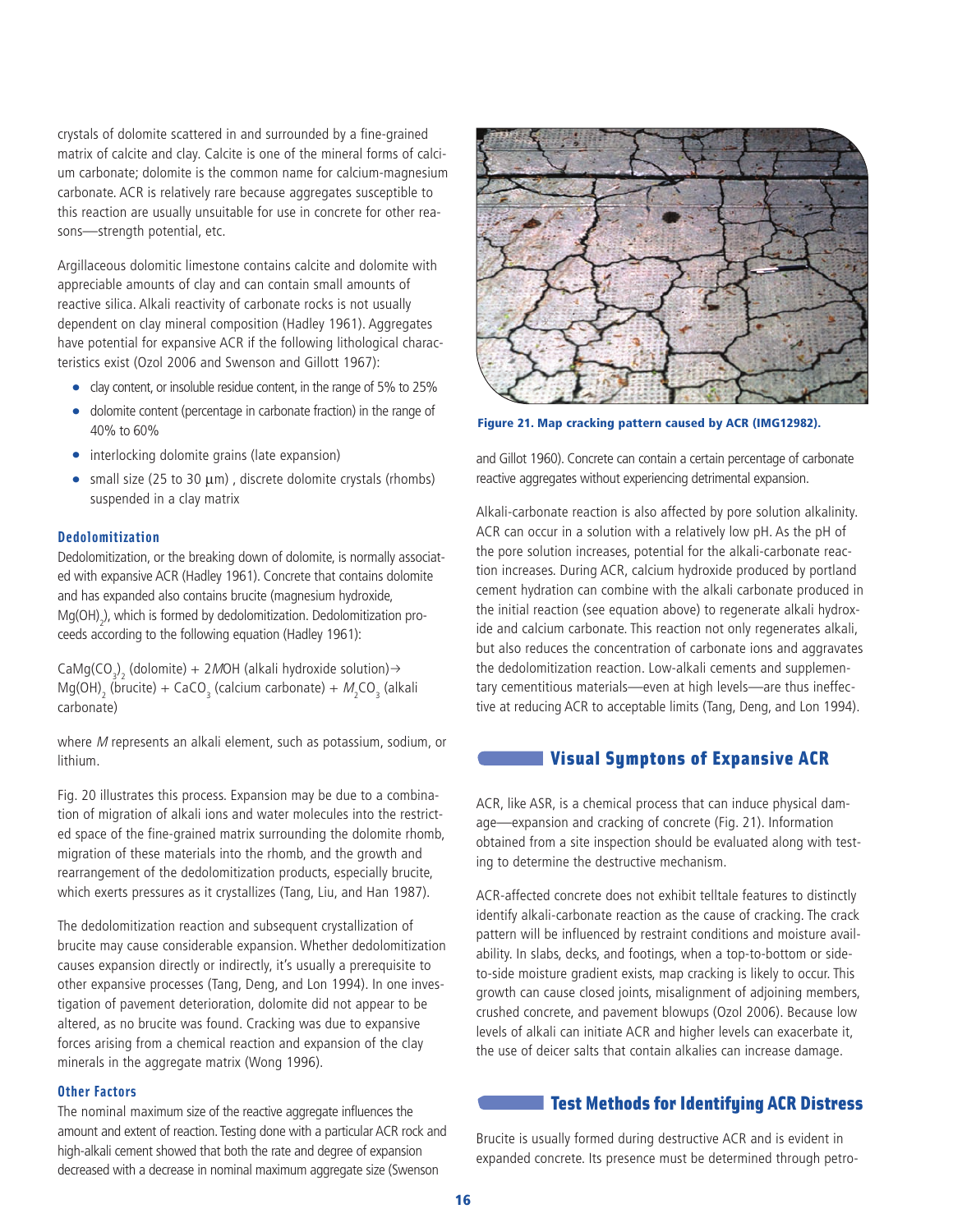graphic or other analysis. The concrete and carbonate rocks must be examined petrographically in accordance with ASTM C 856 and C 295 respectively. Physical expansion tests, such as ASTM C 586, performed in a laboratory are also helpful to verify the presence of ACR.

# **Test Methods for Identifying Potentially Reactive Aggregate**

ACR is rather uncommon because the carbonate rocks containing proportions of dolomite, calcite, and insoluble material that will lead to dedolomitization do not often compose a major portion of the aggregate supply (Mather 1975). The three tests commonly used to identify potentially alkali-carbonate reactive aggregate are described below and in Table 2 at the end of this document.

#### **Petrographic Examination (ASTM C 295)**

Petrographic examination, ASTM C 295, can be used to establish the character of rock. Potentially alkali-carbonate reactive aggregates have a characteristic lithology that makes them easy to identify. The rock is considered to be reactive if the physical make-up is a finegrained matrix of calcite and clay surrounding rhombic crystals of dolomite. With no known exceptions, all rocks with the characteristic lithology have expanded in an alkaline environment, and all rocks in concrete that have expanded due to ACR exhibit the characteristic lithology (Ozol 2006). Petrographic testing identifies ACR-susceptible rocks.

#### **Rock Cylinder Method (ASTM C 586)**

ASTM C 586, Test Method for Potential Alkali Reactivity of Carbonate Rocks for Concrete Aggregates (Rock Cylinder Method), can determine the expansive characteristics of carbonate rocks. A small rock cylinder 35 mm long by 9 mm dia. (1.38 in. x 0.35 in.) is immersed in an alkaline (1 N NaOH) solution at room temperature. Length change of the specimen may be monitored for up to or over a year, but expansive tendencies are usually evident after about 1 month. A 28-day expansion of 0.10% or more indicates potential for deleterious expansion in a service environment.

This test procedure has a few disadvantages. Obtaining a representative sample may be difficult and test duration may be long. Furthermore, this test is intended only as a supplement to other test procedures. Expansive behavior of aggregate can be predicted by the rock cylinder method. But since expansion of concrete depends on other variables that include water-cement ratio, water-soluble alkalies, and the paste-to-aggregate ratio, ASTM C 586 alone should not be used as an acceptance test for aggregate (Ozol 2006).

## **Concrete Prism Tests (ASTM C 1105 and CSA A23.2-14A)**

ASTM C 1105, Test Method for Length Change of Concrete Due to Alkali-Carbonate Rock Reaction, is best used to verify potential reactivity of an aggregate that is known to contain ACR-susceptible rock. Six concrete prism specimens are fabricated with the aggregate in question and the job cement. If the job cement is not known, a Type I or Type II cement conforming to ASTM C 150 (AASHTO M 85) should be used. The test should preferably run for one year, but 3 or 6 months can be used if longer test times are not feasible. An expansion equal to or more than 0.03% at one year, 0.025% at 6 months, or 0.015% at 3 months indicates potentially deleterious aggregate (ASTM C 1105, Appendix).

This test makes it possible to measure expansive tendencies of cement-aggregate combinations rather than expansive characteristics of the rock alone, but the year-long test duration is a drawback. If this test has been performed on a cement-aggregate combination involving an aggregate that has not been examined petrographically using C 295, or has not been measured by the rock prism expansion test (C 586), one or both of those tests should also be performed.

The Canadian Standards Association CSA A23.2-14A, Potential Expansivity of Aggregates (Procedure for Length Change Due to Alkali-Aggregate Reaction in Concrete Prisms), is similar to C 1105, as both tests require similar specimens and storage conditions. Cement alkali levels, aggregate gradation, and limits that indicate expansive behavior differ slightly for the two methods. The Canadian version of the test stipulates the cement alkali level to be used, making the test more standardized and allowing comparison among test results. The higher cement alkali content in A23.2-14A makes it a more aggressive test than C 1105, so it should identify potentially reactive rocks that might pass C 1105.

# **Control of Alkali-Carbonate Reaction**

ACR-susceptible aggregate has a specific composition that is readily identified by petrographic testing. If a rock indicates ACR-susceptibility, preventive measures must be taken. It's difficult to arrest alkali-carbonate reaction once expansion has begun.

#### **Selective Quarrying**

Quarries are routinely mapped and tested to define the rock groupings and stratification. Reactive rock may be naturally isolated in layers or by other physical features. In this case, selective quarrying can be used to completely avoid the reactive strata. Small portions of reactive aggregate may become naturally diluted when the rock is processed.

## **Blended Aggregate**

Another option is blending reactive aggregate with aggregate proven by testing—and service record, if possible—to be nonreactive. This can mitigate the reactive aggregate's detrimental effects on concrete. Accordingly, the Appendix in ASTM C 1105 limits the safe proportion of reactive aggregate to 20% for either the coarse or fine sizes when used alone, or a limit of 15% total when used in combination. Test the resulting diluted or blended aggregate using ASTM C 1105 to be certain it is acceptable for use in portland cement concrete.

#### **Aggregate Size**

Limiting the nominal maximum size of aggregate is another way to minimize expansion due to ACR. Use the smallest practical nominal maximum size of aggregate to minimize detrimental expansion (Swenson and Gillott 1967).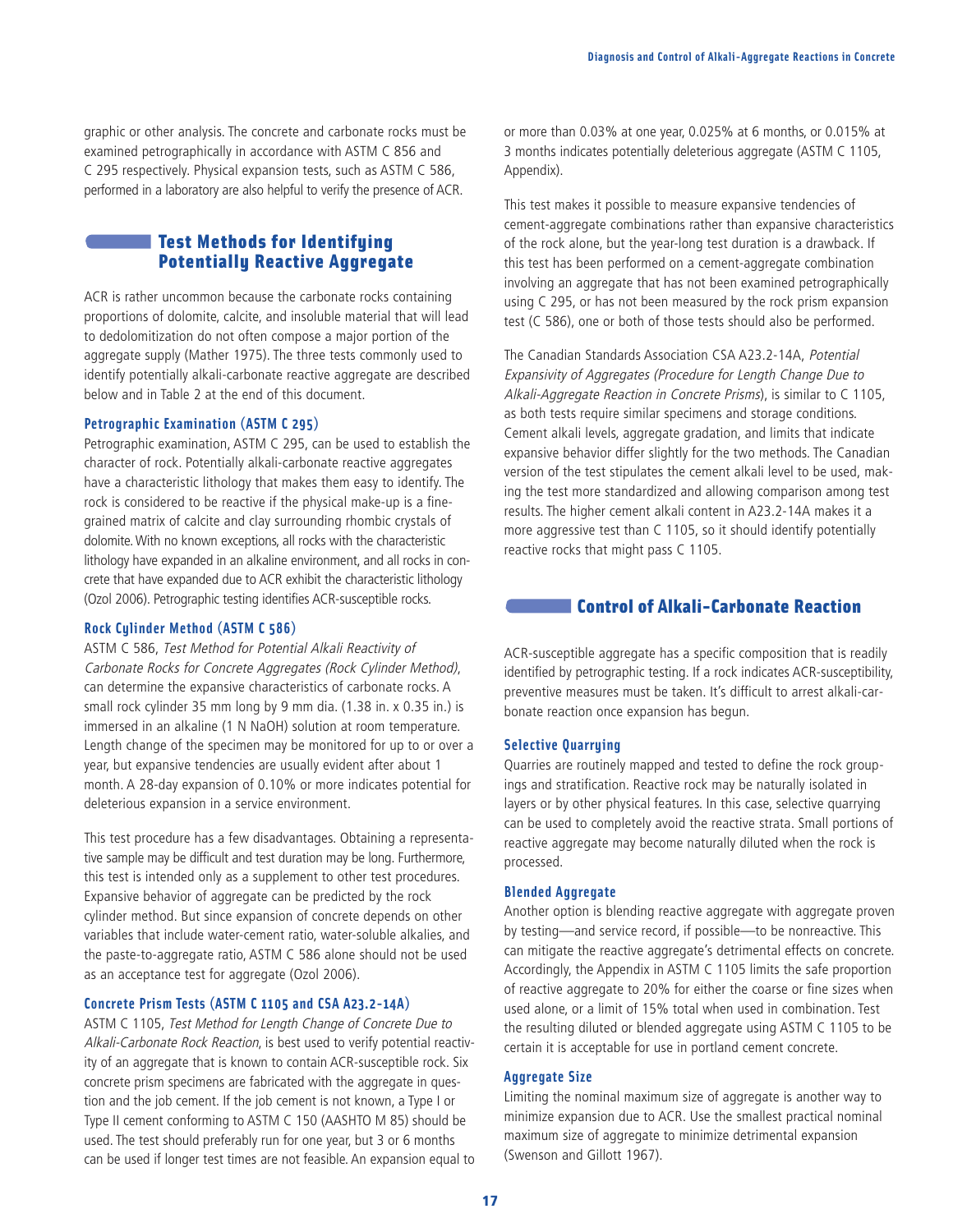## **Low-Alkali Cement**

Low-alkali cement is not generally effective in controlling expansive ACR. Even cements with alkali levels as low as 0.40% can produce pore solutions with sufficient alkalinity to initiate reaction. Due to the chemistry of the alkali-carbonate reactions, alkalies are regenerated rather than consumed. They undergo a series of reactions with aggregates and are then available to react again with more aggregate (Hadley 1961). The cement alkali level is of less concern than the alkali content of concrete, which should be kept as low as possible when using alkali-carbonate reactive aggregate.

#### **Pozzolans**

Supplementary cementitious materials are not very effective in controlling ACR. Pozzolans tie up alkalies by reacting with them, but ACR can be initiated with low levels of alkali, and pozzolans may not consume enough alkalies to limit the reaction. Pozzolans do reduce paste porosity, which helps limit the moisture available for reaction. The reduced concrete porosity is beneficial, but concrete in most environments contains enough moisture to sustain alkali-carbonate reaction. Larger amounts of pozzolans could possibly control ACR, but these amounts are generally too high to be practical. ACR is more effectively controlled by processing the aggregate to minimize particle size or the amount of reactive aggregate in the concrete.

## **ACR-Inhibiting Compounds**

While some researchers have found that lithium compounds appear to control ACR (Gajda 1996), others found that lithium hydroxide and lithium carbonate increase expansion of alkali-carbonate reactive rock (Wang, Tysl, and Gillott 1994).

# **Common Questions about AAR**

 $Q$ : If an aggregate has good field performance, why test the aggregate for deleterious behavior?

A: This requires a two-part answer. Field history is a valuable source of information that indicates an aggregate's behavior in service. If conditions of service and the ingredients, including total alkali content of the concrete, are the same in the existing and proposed concrete structures, there is no need to test an aggregate that has a good record of service. If, however, the aggregate varies significantly within the quarry, or if exposure conditions of the proposed structure will be more severe than in structures exhibiting good performance, or if the concrete ingredients are significantly different, the aggregate should be tested.

Q: If an aggregate passes ASTM C 1260 (AASHTO T 303) and other ASR requirements, should there be restrictions on cementitious materials, such as limits on cement alkalies?

A: No. Nonreactive aggregate can be used without undue restrictions on cementitious materials.

Q: Should an aggregate be eliminated from use if it fails ASTM C 1260 (AASHTO T 303) or other ASR tests?

A: No. First, deleterious behavior must be confirmed by field history or ASTM C 1293 before an aggregate is classified as potentially reactive. Even then, aggregates that are classified as potentially reactive can be safely used with pozzolans, slags, or ASR-inhibiting compounds, blended cements, or by limiting the total alkali content of the concrete. Another option would be to blend the aggregate with a nonreactive aggregate to a level that is not harmfully reactive.

Q: Is it possible for ASTM C 1260 (AASHTO T 303) to give a false negative? A false positive?

A:Yes to each. False negatives, where a reactive aggregate is identified as nonreactive, are not common with ASTM C 1260 (AASHTO T 303). Most reactive aggregates will be identified by this test because it is so severe. False positives, where a nonreactive aggregate is identified as being reactive, are more common, again because the test method is so severe. The alkali hydroxide concentration of most field concretes is much lower than that of the test method and is at a level that does not induce harmful reactivity for many aggregates that fail C 1260 (AASHTO T 303). It cannot be stressed enough that supplemental information should be developed to evaluate an aggregate.

Q: If a pozzolan is required in a given concrete mixture, should the aggregate be tested alone to determine its potential for ASR? Should all of ASTM tests C 227, C 289, C 295, C 1260 (AASHTO T 303), C 1293, and C 1567 be performed?

A: If the concrete is required to contain a pozzolan anyway, consider using ASTM C 1567 to investigate expansive tendencies of the combination of aggregates and cementitious materials. Note that some pozzolans at some dosages can increase ASR potential, so the mixture design should be strictly defined and adhered to in order for the combination of materials to work effectively. It is not necessary to require every test to prove effectiveness and it's not very efficient. Choose one test, such as C 1567, that uses the proposed cementitious materials to evaluate their effectiveness at controlling expansion. If one or two years are available, C 227 or C 1293 can be performed using the pozzolan.

Q: Isn't the easiest way to control ASR to avoid using potentially reactive aggregate and require use of a low-alkali cement?

A: Though this can effectively control ASR, it would not be efficient. Not all geographical areas have nonreactive aggregates or low-alkali cements. Requiring these materials would probably result in extra costs and lost time. Concrete mixtures should be designed to be economical in addition to being safe from ASR potential. Local materials usually provide the greatest availability and best economy.

Q: Are all fly ashes and slags equal at controlling expansion from ASR, and is there one single dosage that will always be effective?

A:All fly ashes and slags are not equal at controlling expansion due to ASR. Class F ashes (typically low CaO) as a group are usually more effective than Class C ashes. And within a group, one ash can be more effective than another. Slags are generally less variable in composition than fly ashes due to their origin. Also, aggregates of different degrees of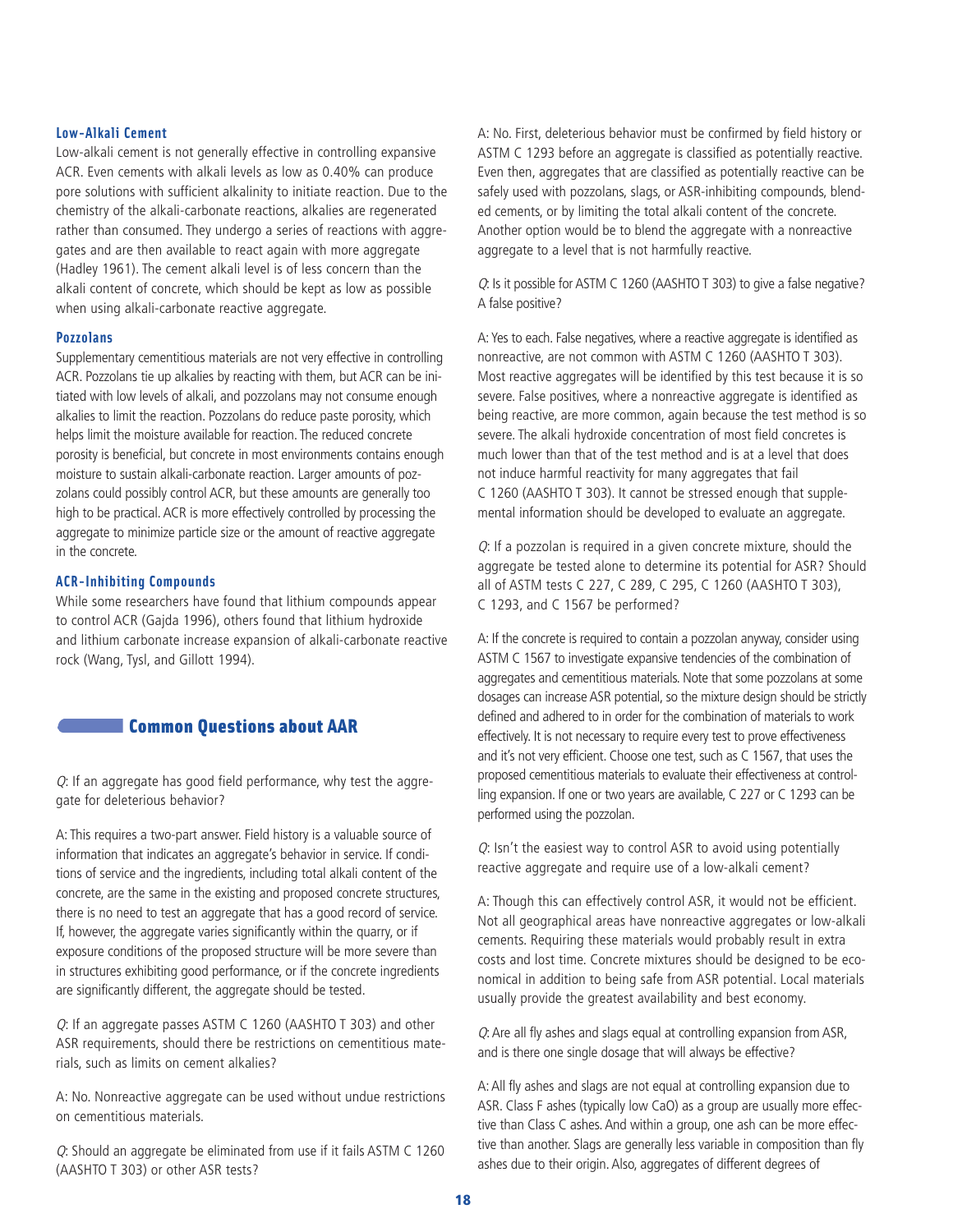reactivity and different cement alkali levels require different dosages of fly ash or slag. Since no one dosage is effective with all fly ashes or slags, it is necessary to investigate any fly ash's or slag's ability to control ASR by testing. Concurrent testing of various dosages helps determine the appropriate fly ash dosage. Use ASTM C 1293 or ASTM C 1567.

Q: Can I use ASTM C 1260 (AASHTO T 303) or ASTM C 1567 to test the effectiveness of a portland cement to control ASR?

A: No. The standard tests as written are not designed to test the effect of different portland cements on ASR. The test specimen alkali content rises to approach that of the solution in which it is submerged, regardless of the original alkali content of the cement.

Q: A pavement engineer wants to replace some of the cement in a standard mixture with fly ash to control ASR but is concerned about poor strength gain in cold weather. Any solutions?

A: Yes. Use the fly ash as an addition or partial replacement to the standard mixture instead of replacing the cement. The fly ash will still control ASR, and the mix will gain strength in cold weather similar to that of the cement-only mixture. Chemical admixtures or Type III cement can also be used to accelerate strength gain.

# **Related Publications**

The publications cited in this text, as well as other related publications, are available from Portland Cement Association. The following are particularly useful:

- Guide Specification for Concrete Subject to Alkali-Silica Reactions (IS415)
- Alkali-Silica Reactivity: An Overview of Research (LT177)
- Handbook for the Identification of Alkali-Silica Reactivity (LT165)
- "Detecting and Avoiding Alkali-Aggregate Reactivity," Concrete Technology Today (PL913) (http://www.cement.org/pdf\_files/pl913.pdf)
- "Cornell's Gel Fluorescence Test Identifies ASR Products in Concrete," Concrete Technology Today (PL922) (http://www.cement.org/pdf\_files/pl922.pdf)
- "Lithium-Based Admixtures—An Alternative for Preventing Expansive Alkali-Silica Reaction," Concrete Technology Today (PL931) (http://www.cement.org/pdf\_files/pl931.pdf)
- Design and Control of Concrete Mixtures (EB001)
- Alkali-Silica Reactivity: Some Reconsiderations (RD076)
- Lithium Salt Admixture—An Alternative Method to Prevent Expansive Alkali-Silica Reactivity (RP307)
- Field and Laboratory Studies on the Reactivity of Sand-Gravel Aggregates (RX221)
- The Use of Recycled-Concrete Aggregate from Concrete Exhibiting Alkali-Silica Reactivity (RD114)
- Development of a Cement to Inhibit Alkali-Silica Reactivity (RD115)
- "Developments in Alkali-Silica Gel Detection," Concrete Technology Today (PL991) (http://www.cement.org/pdf\_files/pl991.pdf)
- Substitution of Fly Ash for Cement or Aggregate in Concrete: Strength Development and Suppression of ASR (RD127)
- Surface Popouts Caused by Alkali-Aggregate Reaction (RD121)

## **To order by Web site, mail, phone, or fax:**

Customer Service Portland Cement Association 5420 Old Orchard Road Skokie, IL 60077-1083 Phone: 800.868.6733 Fax : 847.966.9666 Web site: www.cement.org/bookstore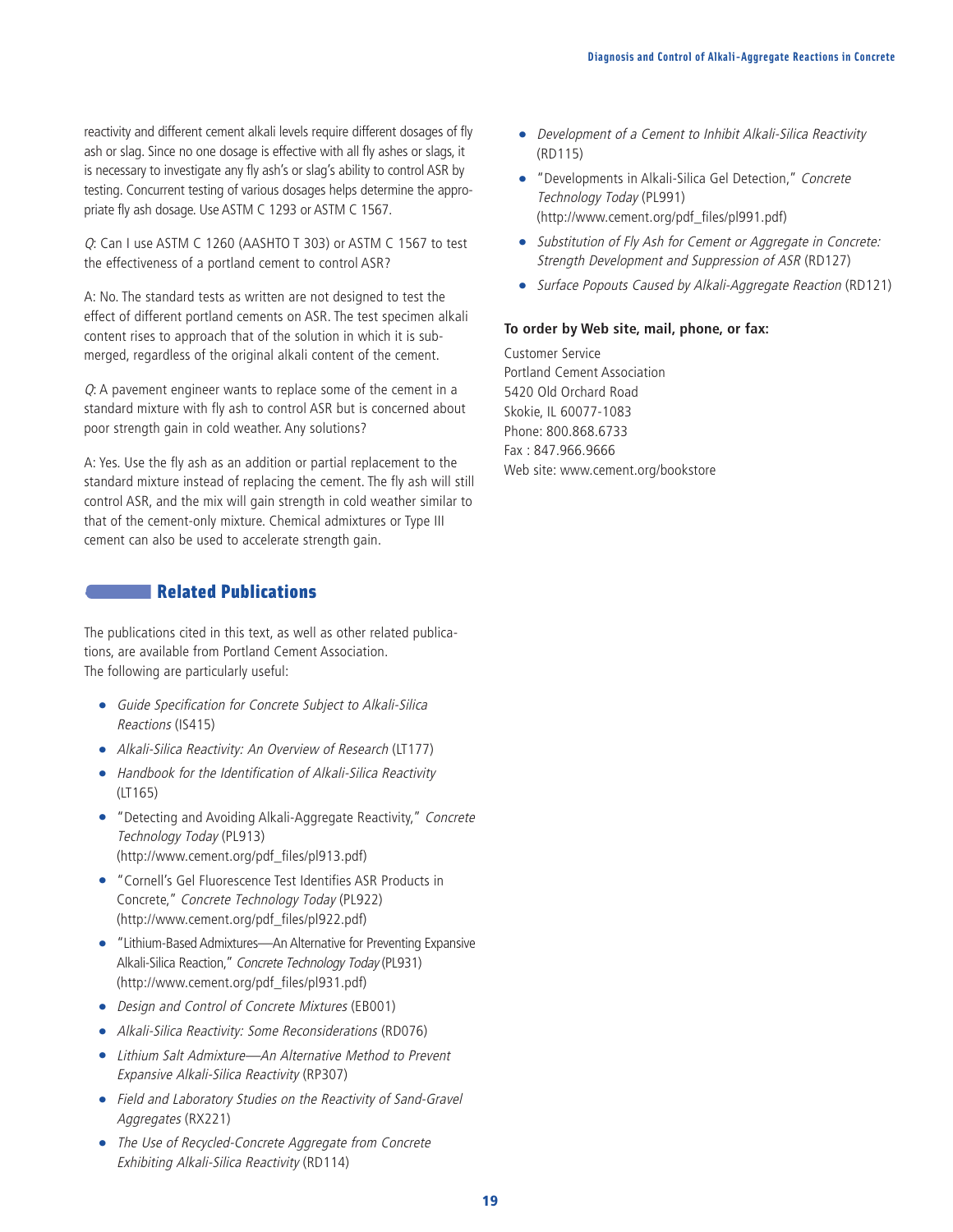**Ta ble 1. Te st M eth o d s for Alk ali-Silica R e activity**

| Reactivity of Cement-<br>Test name<br>Potential Alkali | ৳<br>To test the susceptibility<br>Purpose                                                                                                           | Type of test                                                                                                                 | Type of sample<br>At least 4 mortar bars;                                                                                                                                                                       | Duration of test<br>Varies: first                                                                                                               | Measurement<br>Length change                                                                                    | Per ASTM C 33, maximum 0.10%<br>Criteria                                                                                                                           | Test may not produce significant<br>Comments                                                                                                                                                                                                                                                       |
|--------------------------------------------------------|------------------------------------------------------------------------------------------------------------------------------------------------------|------------------------------------------------------------------------------------------------------------------------------|-----------------------------------------------------------------------------------------------------------------------------------------------------------------------------------------------------------------|-------------------------------------------------------------------------------------------------------------------------------------------------|-----------------------------------------------------------------------------------------------------------------|--------------------------------------------------------------------------------------------------------------------------------------------------------------------|----------------------------------------------------------------------------------------------------------------------------------------------------------------------------------------------------------------------------------------------------------------------------------------------------|
|                                                        | cement-aggregate<br>combinations to expansive<br>reactions involving alkalies                                                                        | Mortar bars stored over<br>water at 37.8°C (100°F)<br>and high relative<br>humidity                                          | standard dimensions:<br>25x25x285 mm<br>(1x1x11½in.)                                                                                                                                                            | measurement at 14 days<br>then 1, 2, 3, 4, 5, 6, 9, and<br>12 months and every 6<br>months after that as<br>necessary                           |                                                                                                                 | expansion at 6 months, or if not<br>available for a 6-month period<br>maximum of 0.05% at 3 months                                                                 | expansion, especially for carbonate<br>Expansions may not be from AAR<br>aggregate<br>Long test duration                                                                                                                                                                                           |
|                                                        | reaction of aggregate in<br>To test the potential for<br>deleterious alkali-silica<br>mortar bars                                                    | bars in alkaline solution<br>at 80°C (176°F)<br>Immersion of mortar                                                          | At least 3 mortar bars                                                                                                                                                                                          | 16 days                                                                                                                                         | Length change                                                                                                   | If greater than 0.10%, go to<br>supplementary test procedures; if<br>greater than 0.20%, indicative of<br>potentially deleterious expansion                        | Very fast alternative to C 227<br>Useful for slowly reacting aggregates<br>or ones that produce expansion<br>late in the reaction                                                                                                                                                                  |
|                                                        | To determine potential<br>reactivity of siliceous<br>aggregates                                                                                      | Sample reacted with<br>alkaline solution at 80°C<br>(176°F)                                                                  | 3-25 gram samples of<br>crushed and sieved<br>aggregate                                                                                                                                                         | 24 hours                                                                                                                                        | Drop in alkalinity and<br>amount of silica<br>solubilized                                                       | Point plotted on graph falls in<br>deleterious or potentially<br>deleterious area                                                                                  | Quick results<br>Some aggregates give low<br>expansions even though they have<br>high silica content—Not reliable                                                                                                                                                                                  |
|                                                        | To determine the potential<br>ASR expansion of cement-<br>aggregate combinations                                                                     | Concrete prisms stored<br>  over water at 38°C<br>  (100.4°F)                                                                | aggregate combination,<br>standard dimensions:<br>75x75x285mm<br>3 prisms per cement-<br>(3X3X11'l,in.)                                                                                                         | Varies: first measurement<br>at 7 days, then 28 and<br>56 days, then 3, 6, 9, and<br>6 months after that as<br>12 months and every<br>necessary | Length change                                                                                                   | Per Appendix XI, potentially<br>deleteriously reactive if expansion<br>equals or exceeds 0.04% at 1 year<br>be evaluated)<br>be evaluated)                         | Long test duration for meaningful results<br>Preferred method of assessment<br>Use as a supplement to C 227,<br>C 295, C 289, C 1260, and C 1567<br>Similar to CSA A23.2-14A<br>Best represents the field                                                                                          |
|                                                        | To determine the potential<br>ASR expansion of cement-<br>aggregate combinations                                                                     | Mortar bars stored in<br>water at 23°C (73.4°F)                                                                              | combination, standard<br>dimensions 25x25x285mm<br>cement-aggregate<br>mortar bars per<br>$(1x1x11\frac{y}{1}in.)$<br>$\mathsf{m}$                                                                              | 52 weeks                                                                                                                                        | Length change                                                                                                   | Per ASTM C 33, unsatisfactory<br>aggregate if expansion equals or<br>exceeds 0.200% at 1 year                                                                      | Primarily used for aggregates<br>from Oklahoma, Kansas,<br>Nebraska, and lowa                                                                                                                                                                                                                      |
|                                                        | To determine effectiveness<br>of pozzolans or<br>slag in controlling<br>expansion from ASR                                                           | Mortar bars-using Pyrex<br>  glass as aggregate—<br>  stored over water at<br>  37.8°C (100°F) and high<br>relative humidity | and also 3 mortar bars of<br>At least 3 mortar bars<br>control mixture                                                                                                                                          | measurement at 14 days,<br>then 1, 2, 3, 4, 6, 9, and 12<br>months and every 6<br>months after that as<br>Varies: first<br>necessary            | Length change                                                                                                   | reduction in expansion or 0.020%<br>maximum expansion or per C 618,<br>comparison against low-alkali<br>control<br>Per ASTM C 989, minimum 75%                     | aggrégate may not represent<br>real aggregate conditions<br>Pyrex contains alkalies<br>Highly reactive artificial                                                                                                                                                                                  |
|                                                        | To give descriptive nomen-<br>dature for the more common<br>minerals-a good starting<br>point to predict behavior<br>or important natural            | Visual Identification                                                                                                        | representative of entire<br>source<br>Varies, but should be                                                                                                                                                     | Short duration—as long<br>as it takes to visually<br>examine the sample                                                                         | Description of type and<br>proportion of minerals<br>in aggregate                                               | Not applicable                                                                                                                                                     | characterize naturally-occuring<br>minerals that make up common<br>These descriptions are used to<br>aggregate sources                                                                                                                                                                             |
|                                                        | To evaluate possible aggregate<br>reactivity through petrographic<br>examination                                                                     | examination of prepared<br>samples-sieve analysis<br>Visual and microscopic<br>microscopy, scratch or<br>acid tests          | Varies with knowledge of Infort duration—visua<br>quarry: cores 53 to 100mm I examination does not<br>in diameter (2/1, to 4 in.), involve long test periods<br>or 2 kg (4 lb) or 300 pieces,<br>or 2 kg (4 lb) | Short duration-visual<br>examination does not                                                                                                   | color, mineral composition,<br>Particle characteriastics,<br>like shape, size, texture,<br>physical condition   | Not applicable                                                                                                                                                     | see C 294 for descriptive nomenclature<br>microścopy; may include XRD<br>analysis, differential thermal<br>analysis, or infrared spectroscopy<br>Usually includes optical                                                                                                                          |
|                                                        | hardened concrete-useful in<br>examination procedures of<br>determining condition or<br>To outline petrographic<br>performance                       | examination of prepared<br>Visual (unmagnified)<br>and microscopic<br>samples                                                | diameter by 300 mm long<br>(6 in. diameter by 12 in.<br>long)<br>At least one core 150 mm                                                                                                                       | preparation of samples<br>and visual and microscopic<br>Short duration-includes<br>examination                                                  | geometry of cracks<br>Is there any gel present?<br>Is the aggregate known<br>Orientation and<br>to be reactive? | Used in conjunction with other tests<br>See measurement-this examination<br>taken place and their effects upon<br>determines if ASR reactions have<br>the concrete | Specimens can be examined with<br>stereomicroscopes, polarizing<br>microscopes, metallographic<br>microscopes, and SEM                                                                                                                                                                             |
|                                                        | To identify products of ASR<br>in hardened concrete                                                                                                  | surface and viewing<br>Staining of a freshly<br>exposed concrete<br>under UV light                                           | surface, broken surface<br>Varies: core, lapped                                                                                                                                                                 | Immediate results                                                                                                                               | Intensity of fluorescence                                                                                       | Lack of fluorescence                                                                                                                                               | petrographic examination and physical<br>tests for determining concrete expansion<br>dentifies small amounts of ASR<br>Opal, a natural aggregate, and<br>carbonated paste can glow—<br>Text must be supplemented by<br>interpret results accordingly<br>gel whether they cause<br>expansion or not |
|                                                        | combinations in mortar bars<br>bars<br>materials and aggregate<br>deleterious alkali-silica<br>reaction of cementitious<br>To test the potential for | Immersion of mortar<br>bars in alkaline solution<br>at 80°C (176°F)                                                          | for each cementitious<br>materials and aggregate<br>combination<br>At least 3 mortar bars                                                                                                                       | 16 days                                                                                                                                         | Length change                                                                                                   | If greater than 0.10%, indicative of<br>potential deleterious expansion; use<br>C 1293 (2-year test) to confirm                                                    | Very fast alternative to C 1293<br>Allows for evaluation of supplementary<br>cementing materials and determination<br>of optimum dosage                                                                                                                                                            |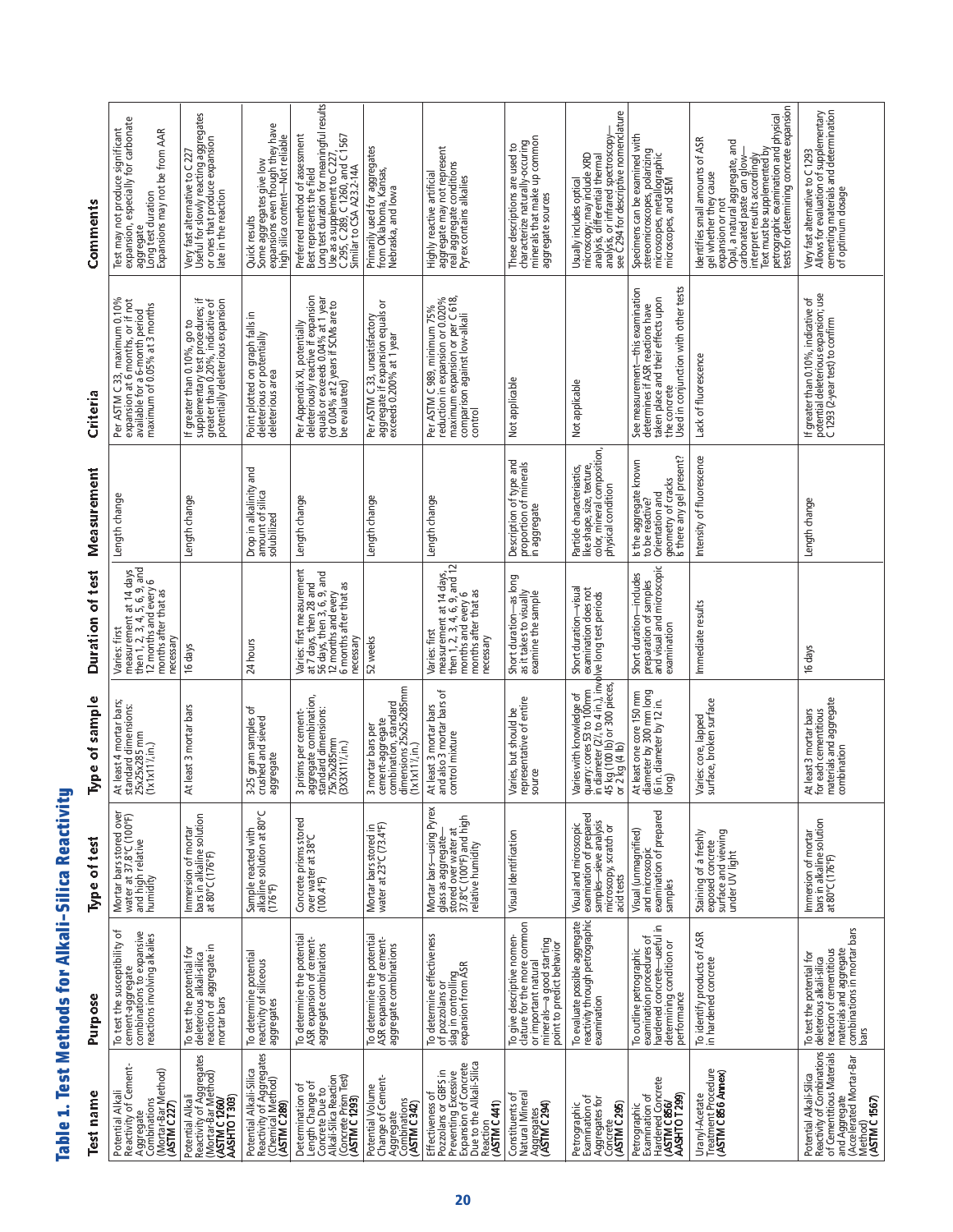| j       |
|---------|
|         |
|         |
|         |
|         |
|         |
|         |
|         |
|         |
|         |
|         |
|         |
|         |
|         |
|         |
|         |
|         |
|         |
|         |
| i       |
| i       |
| ı       |
|         |
|         |
|         |
|         |
|         |
|         |
|         |
|         |
|         |
|         |
|         |
| j       |
|         |
|         |
|         |
|         |
|         |
|         |
|         |
|         |
|         |
|         |
|         |
|         |
| ĺ       |
| ie<br>E |
| l       |
|         |
| ſ       |

**Ta**

| <b>Test name</b>                                                                                                                                       | Purpose                                                                                                                                     | Type of test                                                                                                         | Type of sample                                                                                                                                        | Duration of test                                                                               | Measurement                                                                                                                                          | Criteria                                                                                                                                                                       | Comments                                                                                                                                                                  |
|--------------------------------------------------------------------------------------------------------------------------------------------------------|---------------------------------------------------------------------------------------------------------------------------------------------|----------------------------------------------------------------------------------------------------------------------|-------------------------------------------------------------------------------------------------------------------------------------------------------|------------------------------------------------------------------------------------------------|------------------------------------------------------------------------------------------------------------------------------------------------------|--------------------------------------------------------------------------------------------------------------------------------------------------------------------------------|---------------------------------------------------------------------------------------------------------------------------------------------------------------------------|
| Reactivity of Carbonate<br>(Rock Cylinder Method)<br>( <b>ASTM C 586</b> )<br>Rocks for Concrete<br>Potential Alkali<br>Aggregates                     | To determine the expansive<br>characteristics of carbonate<br>rocks                                                                         | solution at 23°C (73.4°F)<br>cylinders in alkaline<br>Immersion of rock                                              | One rock cylinder, 35 mm<br>diameter (1.38 in. long<br>and 0.35 in. diameter)<br>long and 9 mm in                                                     | Up to or over 1 year, but<br>are usually evident after<br>expansive tendencies<br>28 days      | Length change                                                                                                                                        | Not applicable                                                                                                                                                                 | Intended as supplement to other<br>Securing representative sample<br>Can be a long test period<br>may be difficult<br>test procedures                                     |
| Length Change of<br>Concrete Due to<br>Alkali-Carbonate<br>ASTM C1105)<br><b>Rock Reaction</b>                                                         | combinations to expansive<br>To determine susceptibility<br>of cement-aggregate                                                             | Concrete prisms stored<br>at 23°C (73.4°F) and<br>high relative humidity                                             | for 50 mm (2 in.) maximum<br>$-$ or 100 mm $(4 \text{ in.})$ square<br>75x75x285mm (3X3X111/in.)<br>6 concrete prisms<br>size aggregate               | 1 year                                                                                         | Length change                                                                                                                                        | measurement) is greater than or<br>equal to 0.030% (0.025% at 6 months<br>Aggregate is most likely reactive if<br>length change at 1 year (preferred<br>or 0.015% at 3 months) | deleterious alkali-carbonate rock-<br>known to contain a potentially<br>potential reactivity for a rock<br>Best used as a verifier of<br>Long test period<br>see Appendix |
| Aggregate Reaction in<br>(Procedure for Length<br>Change Due to Alkal<br>Potential Expansivity<br>Concrete Prisms)<br>(CSA A23.2 14A)<br>of Aggregates | expansivity of both coarse<br>To evaluate the potential<br>and fine aggregates                                                              | Concrete prisms stored<br>over water at 38°C<br>(100.4°F)                                                            | petrographic examination<br>additional (fourth) prism<br>3 prisms 75x75x285mm<br>3X3X11%in.) and an<br>may be cast for                                | 1 year                                                                                         | Length change                                                                                                                                        | length change is greater than 0.04%<br>Aggregate is most likely reactive if<br>at 1 year                                                                                       | Long test period<br>Use in conjunction with other<br>petrographic examination<br>Similar to ASTM C 1293<br>information such as                                            |
| Natural Mineral<br>Constituents of<br>Aggregates<br>(ASTM C 294)                                                                                       | nomenclature for the more<br>natural minerals-a good<br>starting point to predict<br>common or important<br>To give descriptive<br>behavior | Visual identification                                                                                                | representative of entire<br>Varies, but should be<br>source                                                                                           | Short duration-as long<br>as it takes to visually<br>examine the sample                        | Description of type and<br>proportion of minerals<br>in aggregate                                                                                    | Not applicable                                                                                                                                                                 | These descriptions are used to<br>up common aggregate sources<br>occurring minerals that make<br>characterize naturally                                                   |
| Aggregates for<br>Examination of<br>ASTM C 295)<br>Petrographic<br>Concrete                                                                            | reactivity through petrographic<br>To evaluate possible aggregate<br>examination                                                            | examination of prepared<br>samples-sieve analysis,<br>Visual and microscopic<br>microscopy, scratch or<br>acid tests | quarry: cores 53 to 100 mm<br>45 kg (100 lb) or 300 pieces,<br>or 2 kg (4 lb)<br>Varies with knowledge of<br>in diameter (21/ <sub>8</sub> to 4 in.), | involve long test periods<br>Short duration-visual<br>examination does not                     | color, mineral composition,<br>ike shape, size, texture,<br>Particle characteristics,<br>ohysical condition                                          | Not applicable                                                                                                                                                                 | or infrared spectoscopy-see C 294 for<br>analysis, differential thermal analysis,<br>microscopy; may include XRD<br>descriptive nomenclature<br>Usually includes optical  |
| Hardened Concrete<br>Examination of<br>(ASTM C856)<br>Petrographic                                                                                     | hardened concrete-useful in<br>examination procedures of<br>determining condition or<br>To outline petrograhic<br>performance               | examination of prepared<br>samples, acid etching<br>Visual (unmagnified)<br>and microscopic                          | diameter by 300 mm long<br>At least one core 150 mm<br>(6 in. diameter by 12 in.                                                                      | Short duration—includes<br>microscopic examination<br>preparation of samples<br>and visual and | Are rims or partial rims<br>Pale color of rims may<br>undamaged concrete<br>depleted in CaOH?<br>CaOH crystals are<br>smaller than in<br>ndicate gel | See measurement—this examination<br>Jsed in conjunction with other tests<br>taken place and their effects upon<br>determines if ACR reactions have<br>the concrete             | Specimens can be examined with<br>stereomicroscopes, polarizing<br>microscopes, metallographic<br>microscopes, and SEM                                                    |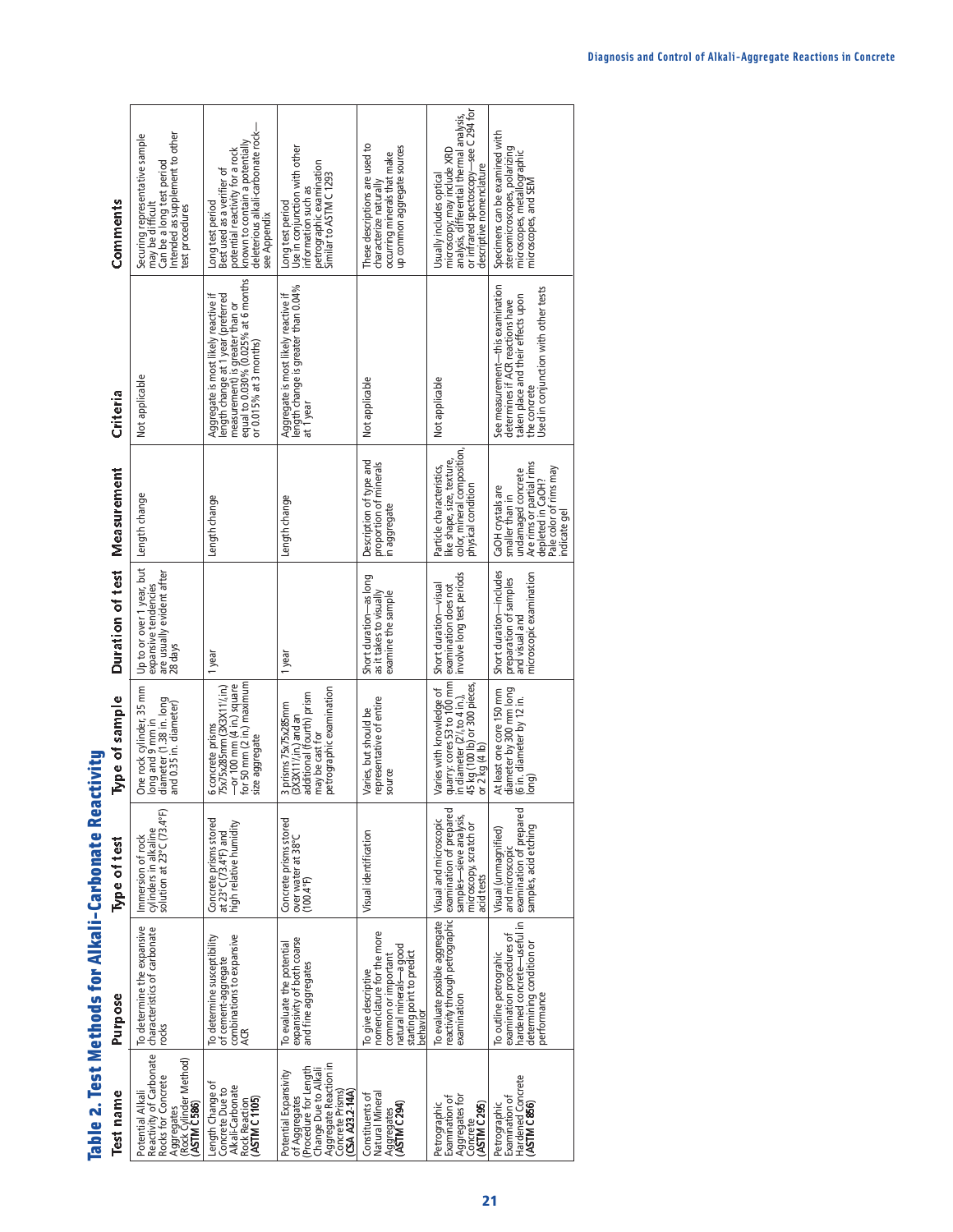# **ASTM and AASHTO Standards**

ASTM International and equivalent AASHTO documents related to alkali-aggregate reactivity that are relevant to or referred to in the text are listed as follows. The latest edition of these documents can be obtained at www.astm.org and www.aashto.org respectively. Note that AASHTO standards may not exactly replicate ASTM standards.

| ASTM C 33<br>(AASHTO M 6 / M 80)     | Standard Specification for Concrete Aggregates                                                                                                                               |
|--------------------------------------|------------------------------------------------------------------------------------------------------------------------------------------------------------------------------|
| ASTM C 114                           | Standard Test Methods for Chemical Analysis of<br><b>Hydraulic Cement</b>                                                                                                    |
| ASTM C 150<br>(AASHTO M 85)          | Standard Specification for Portland Cement                                                                                                                                   |
| <b>ASTM C 227</b>                    | Standard Test Method for Potential Alkali<br>Reactivity of Cement-Aggregates<br>Combinations (Mortar-Bar Method)                                                             |
| <b>ASTM C 289</b>                    | Standard Test Method for Potential Alkali-Silica<br>Reactivity of Aggregates (Chemical Method)                                                                               |
| <b>ASTM C 294</b>                    | Standard Descriptive Nomenclature for<br>Constituents of Concrete Aggregates                                                                                                 |
| <b>ASTM C 295</b>                    | Standard Guide for Petrographic<br>Examination of Aggregates for Concrete                                                                                                    |
| <b>ASTM C 311</b>                    | Standard Test Methods for Sampling and Testing<br>Fly Ash or Natural Pozzolans for Use in Portland-<br>Cement Concrete                                                       |
| <b>ASTM C 441</b>                    | Standard Test Method for Effectiveness of<br>Pozzolans or Ground Blast Furnace Slag in<br>Preventing Excessive Expansion of Concrete Due<br>to the Alkali-Silica Reaction    |
| <b>ASTM C 586</b>                    | Standard Test Method for Potential Alkali<br>Reactivity of Carbonate Rocks as Concrete<br>Aggregates (Rock Cylinder Method)                                                  |
| <b>ASTM C 595</b><br>(AASHTO M 240)  | Standard Specification for Blended Hydraulic<br>Cements                                                                                                                      |
| ASTM C 618<br>(AASHTO M 295)         | Standard Specification for Coal Fly Ash and Raw<br>or Calcined Natural Pozzolan for Use in Concrete                                                                          |
| <b>ASTM C 856</b><br>(AASHTO T 299)  | Standard Practice for Petrographic<br><b>Examination of Hardened Concrete</b>                                                                                                |
| ASTM C 989<br>(AASHTO M 302)         | Ground Granulated Blast Furnace Slag for<br>Use in Concrete and Mortar                                                                                                       |
| <b>ASTM C 1105</b>                   | Standard Test Method for Length Change of<br>Concrete Due to Alkali-Carbonate Rock Reaction                                                                                  |
| <b>ASTM C 1157</b>                   | Standard Performance Specification for<br>Hydraulic Cement                                                                                                                   |
| <b>ASTM C 1240</b><br>(AASHTO M 307) | Standard Specification for Silica Fume Used in<br><b>Cementitious Mixtures</b>                                                                                               |
| ASTM C 1260<br>(AASHTO T 303)        | Standard Test Method for Potential Alkali<br>Reactivity of Aggregates (Mortar-Bar Method)                                                                                    |
| <b>ASTM C 1293</b>                   | Standard Test Method for Concrete Aggregates<br>by Determination of Length Change of Concrete<br>Due to Alkali-Silica Reaction                                               |
| <b>ASTM C 1567</b>                   | Standard Test Method for Determining the<br>Potential Alkali-Silica Reactivity of Combinations<br>of Cementitious Materials and Aggregate<br>(Accelerated Mortar-Bar Method) |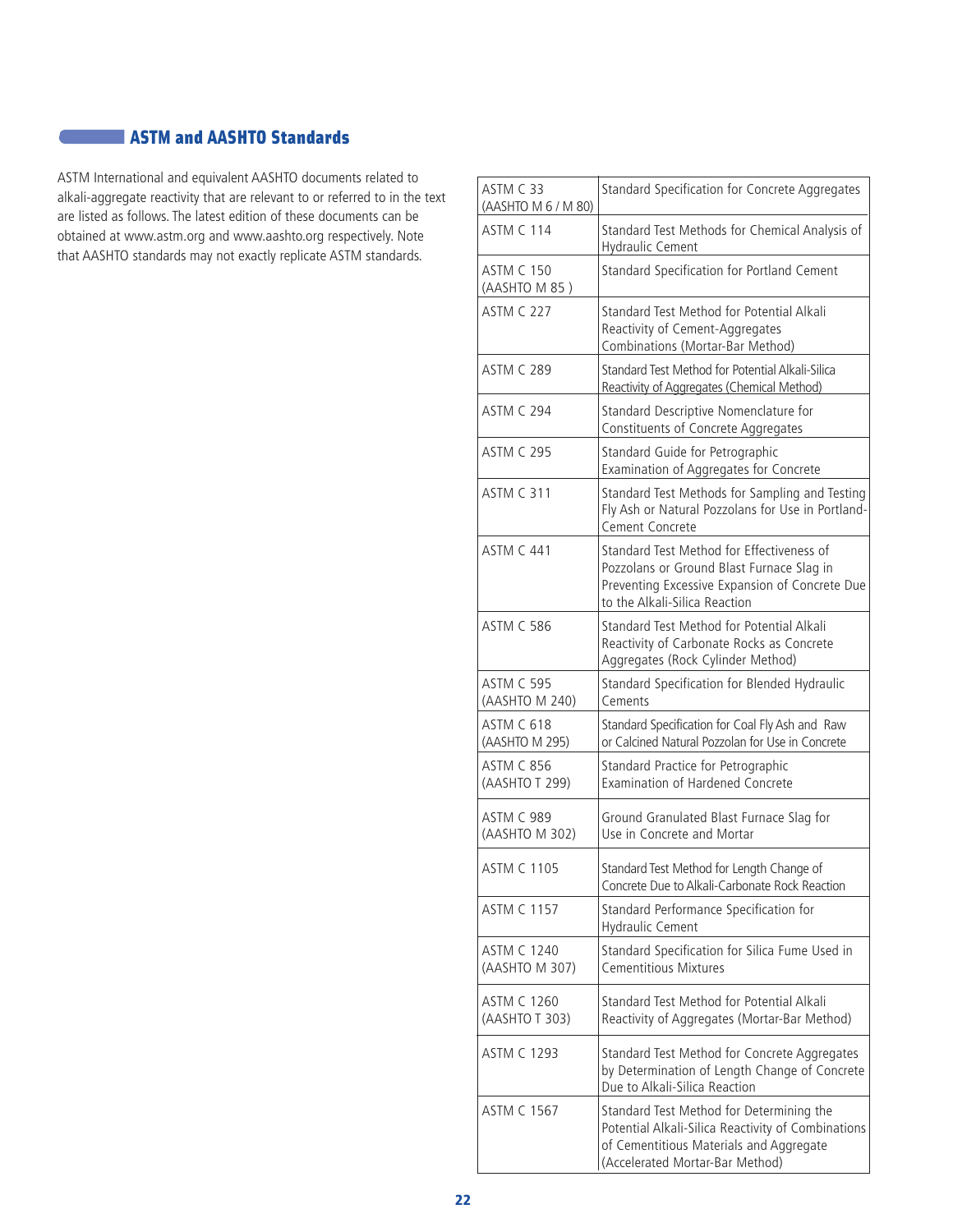## **References**

AASHTO, "Guide Specification for Portland Cement Concrete Resistant to Excessive Expansion Caused by Alkali-Silica Reaction," American Association of State Highway and Transportation Officials, 2001. http://leadstates.transportation.org/asr/library/gspec.stm

ACI Committee 234, Guide for the Use of Silica Fume in Concrete, ACI Committee 234 Report, American Concrete Institute, Farmington Hills, Michigan, 1996.

ACPA, Recycling Concrete Pavement, TB014, American Concrete Pavement Association, Skokie, Illinois, 1993.

Bérubé, M.A., and Duchesne, J., "Evaluation of Testing Methods Used for Assessing the Effectiveness of Mineral Admixtures in Suppressing Expansion Due to Alkali-Aggregate Reaction," Fly Ash, Silica Fume, Slag, and Natural Pozzolans in Concrete, Proceedings of the Fourth International Conference, SP132, edited by Malhotra, V. M., American Concrete Institute, Farmington Hills, Michigan, 1992, pages 549 to 575.

BRE, Alkali-Silica Reaction in Concrete, Parts 1-4, Building Research Establishment Digest 330, 2004.

Buck,A., "Use of Cementitious Materials Other Than Portland Cement," Concrete Durability, Katharine and Bryant Mather International Conference, SP100, American Concrete Institute, Farmington Hills, Michigan, 1987, pages 1863 to 1881.

Carrasquillo, R. L., and Farbiarz, J., Alkali-Aggregate Reaction in Concrete Containing Fly Ash: Final Report, Research Report 450-3F, Center for Transportation Research, University of Texas at Austin, Austin, Texas, October 1989.

Chen, H.; Soles, J.A.; and Malhotra, V.M., "Investigations of Supplementary Cementing Materials for Reducing Alkali-Aggregate Reactions," Cement & Concrete Composites, Vol. 15, No. 1-2, 1993, pages 75 to 85.

CSA-A23.1, Concrete Materials and Methods of Concrete Construction, Appendix B, Alkali-Aggregate Reaction, CAN/CSA-A23.1, Canadian Standards Association, Toronto, Canada, 2004.

CSA A23.2, Methods of Test and Standard Practices for Concrete, CAN/CSA-A23.2, Canadian Standards Association, Toronto, Canada, 2004.

Danay, A., "Structural Mechanics Methodology in Diagnosing and Assessing Long-Term Effects of Alkali-Aggregate Reactivity in Reinforced Concrete Structures," ACI Materials Journal, American Concrete Institute, Farmington Hills, Michigan, January–February 1994, pages 54 to 62.

Detwiler, R. J., Substitution of Fly Ash for Cement or Aggregate in Concrete: Strength Development and Suppression of ASR, RD127, Portland Cement Association, Skokie, Illinois, 2002, 28 pages.

Diamond, S., Barneyback, R. S. Jr., and Struble, L. J., "On the Physics and Chemistry of Alkali-Silica Reactions," Proceedings of the Fifth Conference on Alkali-Aggregate Reaction in Concrete, National Building Research Institute, Pretoria, South Africa, 1981, pages 1 to 11.

ECCO (Environmental Council of Concrete Organizations), Recycling Concrete and Masonry, EV 22, Skokie, Illinois, 1999, 12 pages.

FHWA, Protocol for Selecting ASR-Affected Structures for Lithium Treatment, Publication No. FHWA-HRT-06-071, Federal Highway Administration, McLean, Virginia, 2006a.

FHWA, Selecting Candidate Structures for Lithium Treatment: What to Provide the Petrographer Along with Concrete Specimens, Publication No. FHWA-HRT-06-069, Federal Highway Administration, McLean, Virginia, 2006b.

Figg, J., "ASR—Inside Phenomena and Outside Effects (Crack Origin and Pattern)," Concrete Alkali-Aggregate Reactions, Proceedings of the 7th International Conference, edited by Grattan-Bellew, Patrick E., Noyes Publications, Park Ridge, New Jersey, 1987, pages 152 to 156.

Folliard, K. J.; Thomas, M. D. A.; and Kurtis, K. E., Interim Recommendations for the Use of Lithium to Mitigate or Prevent Alkali-Silica Reaction (ASR), FHWA-HRT-06-073, Federal Highway Administration, McLean, Virginia, 2006, 94 pages.

Fournier, B., CANMET/Industry Joint Research Program on Alkali-Aggregate Reaction—Fourth Progress Report, Canada Centre for Mineral and Energy Technology, Ottawa, Canada, 1997.

Fournier, B.; Nkinamubanzi, P. C.; Ferro, A.; Chevier, R., Feasibility of Ternary Blends with Class C Fly Ash for High Performance Concrete, EPRI, Palo Alto, CA, ICON/CAN-MET, Ottawa, ON, Canada, the International Center for Aggregate Research (ICAR), Austin ,TX, Minnesota Department of Transportation, Maplewood, MN, and the Portland Cement Association, Skokie, Illinois, 2004.

Fournier, B., and Malhotra, V. M., "Reducing Expansion Due to Alkali-Silica Reactivity," Concrete International, American Concrete Institute, Farmington Hills, Michigan, March 1996, pages 55 to 59.

Gajda, John, Development of a Cement to Inhibit Alkali-Silica Reactivity, Research and Development Bulletin RD115, Portland Cement Association, Skokie, Illinois, 1996.

Grattan-Bellew, P. E., "Alkali-Silica Reaction— Canadian Experience," in The Alkali-Silica Reaction in Concrete, edited by Swamy, R.N., Van Nostrand Reinhold, New York, 1992, pages 223 to 248.

Hadley, D.W., Alkali Reactivity of Carbonate Rocks— Expansion and Dedolomitization, Research Department Bulletin RX139, Portland Cement Association, Skokie, Illinois, 1961.

Hadley, D. W., Field and Laboratory Studies on the Reactivity of Sand-Gravel Aggregates, Research Department Bulletin RX221, Portland Cement Association, Skokie, Illinois, 1968.

Hawkins, M. R., Alkali-Aggregate Reaction: Minimising the Risk of Alkali-Silica Reaction, Guidance Notes, Report of a Working Party, Ref. 97-304, Cement and Concrete Association,Wexham Springs, Slough, UK, 1983.

Helmuth, R., Alkali-Silica Reactivity: An Overview of Research, SHRP-C-342, Strategic Highway Research Program, Washington, D. C., 1993. Also PCA Publication LT177.

Hobbs, D.W., "Effect of Mineral and Chemical Admixtures on Alkali-Aggregate Reaction," Eighth International Conference on Alkali-Aggregate Reaction, British Cement Association,Wexham Springs, Slough, UK, 1989.

Johnston, C. D.,"Alkali-Silica Reactivity in Concrete—Importance of Cement Content and Alkali Equivalent," in Concrete Alkali-Aggregate Reactions," Proceedings of the 7th International Conference, edited by Grattan-Bellew, Patrick E., Noyes Publications, Park Ridge, New Jersey, 1987, pages 477 to 482.

Jones, T. N., and Poole, A. B., "Alkali-Silica Reaction in Several U. K. Concretes: The Effect of Temperature and Humidity on Expansion, and the Significance of Ettringite Development," in Concrete Alkali-Aggregate Reactions, Proceedings of the 7th International Conference, edited by Grattan-Bellew, Patrick E., Noyes Publications, Park Ridge, New Jersey, 1987, pages 446 to 450.

Kosmatka, S. H., and Fiorato, A. E., "Detecting and Avoiding Alkali-Aggregate Reactivity," Concrete Technology Today, PL913, Portland Cement Association, Skokie, Illinois, November 1991.

Landgren, R., and Hadley, D. W., Surface Popouts Caused by Alkali-Aggregate Reactions, RD121, Portland Cement Association, Skokie, Illinois, 2002, 20 pages.

Lane, D.S., Laboratory Investigation of Lithium-Bearing Compounds for Use in Concrete, VTRC 02-R16, Virginia Transportation Research Council, Charlottesville, Virginia, 2002, 18 pages.

Lane, D.S., and Ozyildirim, C., Combinations of Pozzolans and Ground, Granulated, Blastfurnace Slag for Durable Hydraulic Cement Concrete, VTRC 00-R1, Virginia Transportation Research Council, Charlottesville, Virginia, 1999. http://www.virginiadot.org/vtrc/main/online\_reports/pdf/00-r1.pdf

Lerch, W., Studies of Some Methods of Avoiding the Expansion and Pattern Cracking Associated with the Alkali-Aggregate Reaction, Research Department Bulletin RX031, Portland Cement Association, Skokie, Illinois, February, 1950.

Liu, T. C., "Causes of Deterioration," Lesson 201, Maintenance and Repair of Concrete Structures, U.S. Army Corps of Engineers Waterways Experiment Station, Vicksburg, Mississippi, 1981.

Mather, B., New Concern over Alkali-Aggregate Reaction, Joint Technical Paper by National Aggregates Association and National Ready Mixed Concrete Association, NAA Circular No. 122 and NRMCA Publication No. 149, Silver Spring, Maryland, 1975.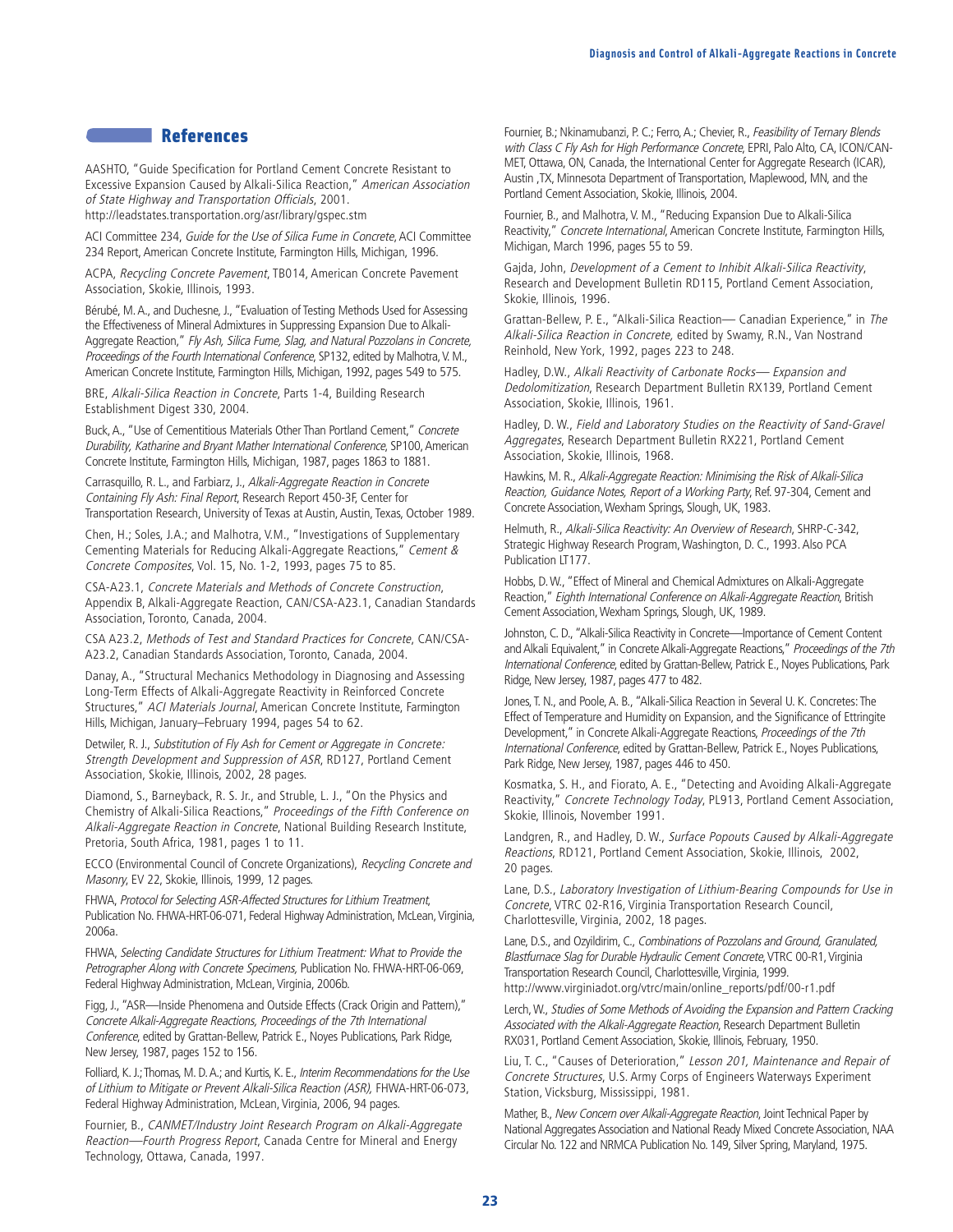# **References (continued)**

Natesaiyer, K., and Hover, K., "Cornell's Gel Fluorescence Test Identifies ASR Products in Concrete," Concrete Technology Today, PL922, Portland Cement Association, Skokie, Illinois, July 1992.

Newlon, H. H. Jr., Sherwood, W. C., and Ozol, M. A., "Potentially Reactive Carbonate Rocks," Progress Report No. 8, A Strategy for Use and Control of Carbonate Rocks Including an Annotated Bibliography of Virginia Research, VHRC 71-R41, Virginia Highway Research Council, Charlottesville, Virginia, June 1972.

NRMCA, Guide Specifications for Concrete Subject to Alkali-Silica Reactions, Mid-Atlantic Regional Technical Committee, [Available through NRMCA, Silver Spring, Maryland], June 1993.

Ozol, M. A., "Alkali-Carbonate Rock Reaction," Significance of Tests and Properties of Concrete and Concrete-Making Materials, ASTM STP 169D, edited by Lamond, J. F. and Pielert, J. H., American Society for Testing and Materials, West Conshohocken, Pennsylvania, 2006, pages 410 to 424.Also PCA publication LT205.

Palmer, D. (chairman), The Diagnosis of Alkali-Silica Reaction, Report of a Working Party, 2nd edition, British Cement Association, Slough, Great Britain, 1992. Also PCA Publication LT166.

PCA, Guide Specification for Concrete Subject to Alkali-Silica Reactions, IS415, Portland Cement Association/ American Concrete Pavement Association/National Ready Mixed Concrete Association, Skokie, Illinois, 2007.

PCA, Tests of Concrete Road Materials from California, Major Series 285, Research Reports, Portland Cement Association, Skokie, Illinois, April 1940.

Perenchio, W. F., Kaufman, I., and Krause, R. J., "Concrete Repair in a Desert Environment," Concrete International, American Concrete Institute, Farmington Hills, Michigan, February 1991, pages 23 to 26.

Poole, A. B., "Introduction to Alkali-Aggregate Reaction in Concrete," The Alkali-Silica Reaction in Concrete, edited by Swamy, R.N., Van Nostrand, R., New York, New York, 1992.

Powers, L. J., "Developments in Alkali-Silica Gel Detection," Concrete Technology Today, PL991, Portland Cement Association, Skokie, Illinois, April 1999.

Shehata, M.H. and Thomas, M.D. A. "The Effect of Fly Ash Composition on the Expansion of Concrete Due to Alkali-Silica Reaction." Cement and Concrete Research, Vol. 30, 2000, pages 1063 to 1072.

Stanton, T. E., "Expansion of Concrete Through Reaction Between Cement and Aggregate," Proceedings, American Society of Civil Engineers, Vol. 66, New York, 1940, pages 1781 to 1811.

Stark, D., Alkali-Silica Reactivity: Some Reconsiderations, RD076, Portland Cement Association, Skokie, Illinois, 1981.

Stark, D., Handbook for the Identification of Alkali-Silica Reactivity in Highway Structures, SHRP-C/FR-91-101, Strategic Highway Research Program, Washington, D.C., 1991a. Also PCA Publication LT165.

Stark, D., "The Moisture Condition of Field Concrete Exhibiting Alkali-Silica Reactivity," CANMET/ACI Second International Conference on Durability of Concrete, SP-126, American Concrete Institute, Farmington Hills, Michigan, 1991, pages 973 to 987.

Stark, D., "Lithium Salt Admixture—An Alternative Method to Prevent Expansive Alkali-Silica Reactivity," Proceedings of the 9th International Conference on Alkali-Aggregate Reaction in Concrete, The Concrete Society, London, July, 1992. Also PCA Publication RP307.

Stark, D., Eliminating or Minimizing Alkali-Silica Reactivity, SHRP-C-343, Strategic Highway Research Program, Washington, D. C., 1993. Also PCA Publication LT178.

Stark, D., "Alkali-Silica Reactions in Concrete," Significance of Tests and Properties of Concrete and Concrete-Making Materials, ASTM STP 169D, edited by Lamond, J. F. and Pielert, J. H., American Society for Testing and Materials, West Conshocken, Pennsylvania, 2006, pages 401 to 409. Also PCA Publication LT205.

Stark, D., "Effects of Chloride Solutions on Expansion Due to ASR," Concrete Technology Today, PL953, Portland Cement Association, Skokie, Illinois, November 1995.

Stark, D., "Effects of Water-Cement Ratio on Expansion Due to ASR," Concrete Technology Today, PL951, Portland Cement Association, Skokie, Illinois, March 1995a.

Stark, D., The Use of Recycled-Concrete Aggregate from Concrete Exhibiting Alkali-Silica Reactivity, Research and Development Bulletin RD114, Portland Cement Association, Skokie, Illinois, 1996.

Stokes, D.B.,Wang, H.H., and Diamond, S., "A Lithium Based Admixture for ASR Control That Does Not Increase the Pore Solution pH," (ACI SP-173-42), American Concrete Institute Special Publication 173, 1997, pages 855 to 868.

Swamy, R.N., and Al-Asali, M.M., "New Test Methods for Alkali-Silica Reaction," in Concrete Alkali-Aggregate Reactions, Proceedings of the 7th International Conference, edited by Grattan-Bellew, Patrick E., Noyes Publications, Park Ridge, New Jersey, 1987, pages 324 to 329.

Swenson, E. G., and Gillot, J. E., "Characteristics of Kingston Carbonate Rock Reaction," Concrete Quality Control, Aggregate Characteristics, and the Cement-Aggregate Reaction, Bulletin No. 275, Highway Research Board, Washington, D. C., 1960, pages 18 to 31.

Swenson, E. G., and Gillott, J. E., "Alkali Reactivity of Dolomitic Limestone Aggregate," Magazine of Concrete Research, Vol. 19 No. 59, Cement and Concrete Association, London, June 1967, pages 95 to 104.

Tang, M.; Deng, M.; and Lon, X.; and Han, S., "Studies on Alkali-Carbonate Reaction," ACI Materials Journal, American Concrete Institute, Farmington Hills, Michigan, January–February 1994, pages 26 to 29.

Tang, M.; Liu, Z.; and Han, S. "Mechanism of Alkali-Carbonate Reaction," in Concrete Alkali-Aggregate Reactions, Proceedings of the 7th International Conference, edited by Grattan-Bellew, Patrick E., Noyes Publications, Park Ridge, New Jersey, 1987, pages 275 to 279.

Thomas, M. D.A.; Fournier, B.; Folliard, K.; Shehata, M.; Ideker, J.; and Rogers, C.,Performance Limits for Evaluating Supplementary Cementing Materials Using the Accelerated Mortar Bar Test, R&D Serial No. 2892, Portland Cement Association, Skokie, Illinois, 2005, 22 pages.

Thomas, M. D. A., Innis. F. A., "Use of the Accelerated Mortar Bar Test for Evaluating the Efficacy of Mineral Admixtures for Controlling Expansion due to Alkali Silica Reaction," Cement, Concrete, and Aggregates, Vol. 21, No. 2, 1999, pages 157 to 164.

Thomas, M.D.A. and Innis, F.A. "Effect of slag on expansion due to alkali-aggregate reaction in concrete" ACI Materials Journal, American Concrete Institute, Farmington Hills, Michigan, Vol. 95, No. 6, 1998.

Touma, W.E., Fowler, D.W., and Carrasquillo, R. L., Alkali-Silica Reaction in Portland Cement Concrete: Testing Methods and Mitigation Alternatives. Research Report ICAR 301-1F, International Center for Aggregates Research, Austin, Texas, 2001.

Tuan, C.; Kelly, M.T.; Sun, H.; and Buss, M. E, "Evaluation of the Use of Lithium Nitrate in Controlling Alkali-Silica Reactivity in an Existing Concrete Pavement," Proceedings of Transportation Research Board Annual Meetings, Washington, D. C., 2005.

U.S. Committee on Large Dams, Second International Conference on Alkali-Aggregate Reactions in Hydroelectric Plants and Dams, U. S. Committee on Large Dams, Denver, Colorado, 1995, page 8.

Wang, H.; Tysl, S.; and Gillott, J.E., "Practical Implications of Lithium Based Chemicals and Admixtures in Controlling Alkali-Aggregate Reactions," (ACI SP-148-20). American Concrete Institute Special Publication 148, American Concrete Institute, Farmington Hills, Michigan,1994, pages 353 to 366.

Wong, S., Investigation of Concrete from I-20 Near Monroe, Louisiana, Army Corps of Engineers Report to Louisiana Transportation Research Center, PCA R & D Serial No. 2059, 1996.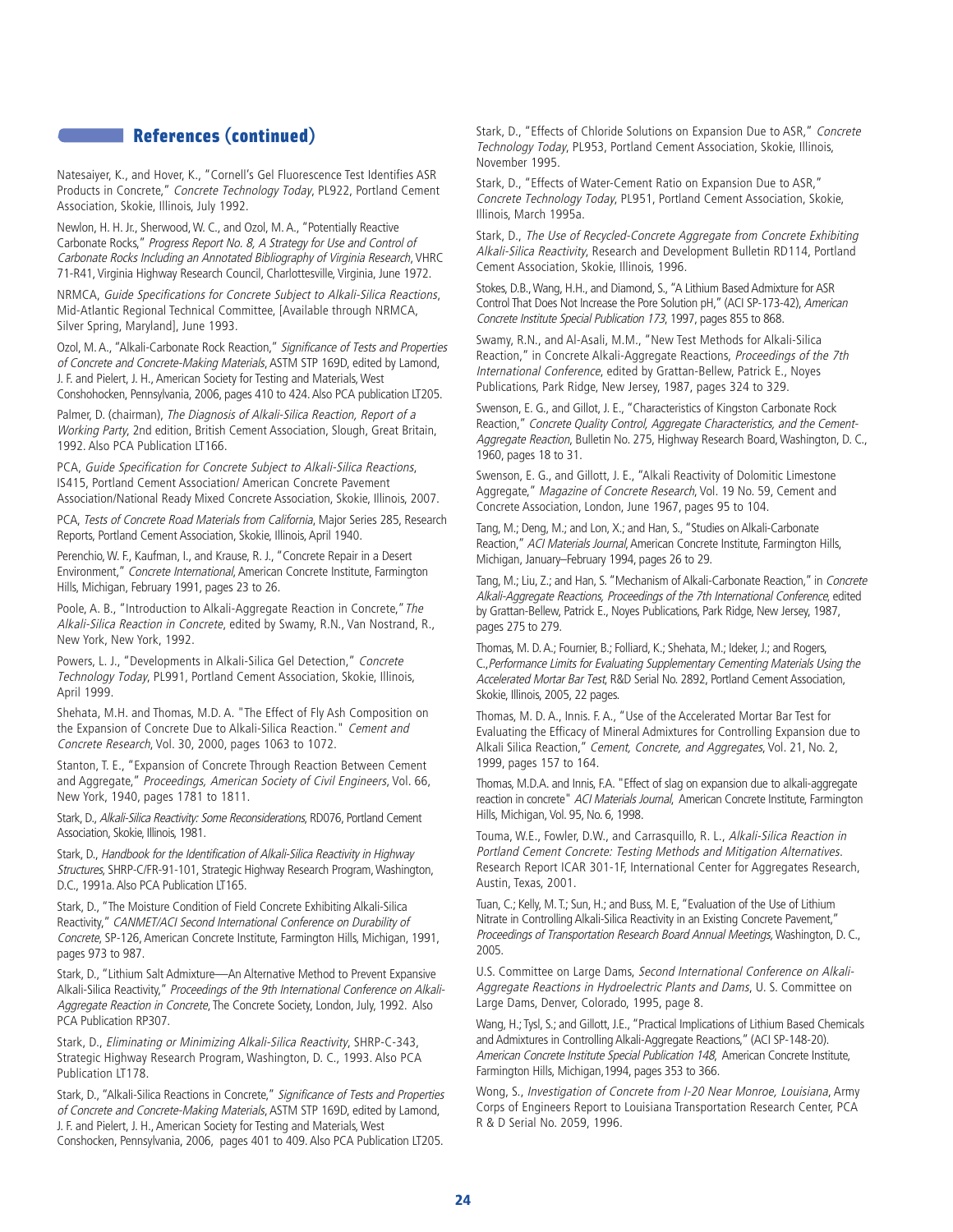## **References (continued)**

Wood, J. G. M.; Young, J. S.; and Ward, D. E., "The Structural Effects of Alkali-Aggregate Reaction on Reinforced Concrete," in Concrete Alkali-Aggregate Reactions, Proceedings of the 7th International Conference, edited by Grattan-Bellew, Patrick E., Noyes Publications, Park Ridge, New Jersey, 1987, pages 157 to 162.

Xu, H., "On the Alkali Content of Cement in AAR," in Concrete Alkali-Aggregate Reactions, Proceedings of the 7th International Conference, edited by Grattan-Bellew, Patrick E., Noyes Publications, Park Ridge, New Jersey, 1987, pages 451 to 455.

#### **Acknowledgments**

Many individuals and organizations within the cement and concrete industries have contributed to the first and second editions of Diagnosis and Control of Alkali-Aggregate Reactions in Concrete. We are particularly grateful for reviews by the following individuals: Greg Barger (Ash Grove), Bruce Blair (LaFarge), Rachel Detwiler (Braun Intertec Corp.), Wendell Dubberke (Iowa Department of Transportation), Bernard Erlin (The Erlin Company), Anthony E. Fiorato (CTLGroup), Jose Garcia (Capitol Cement), Richard D. Gaynor (formerly National Ready Mixed Concrete Association), Al Innis (Holcim), Colin Lobo (National Ready Mixed Concrete Association), Ward Malisch (ACI International), Claudio Manissero (FMC Corporation), Bryant Mather (Army Corps of Engineers), Richard C. Meininger (Federal Highway Administration), Jon Mullarky (Salut), Bill O'Brien (Essroc), Nick Popoff (St. Marys), Matt Ross (Missouri/Kansas ACPA), Oscar Tavares (LaFarge), Paul Tennis (Consultant), Gerald Voigt and Leif Wathne (American Concrete Pavement Association). This acknowledgment does not necessarily imply approval of the text by these individuals, since final editorial prerogatives have necessarily been exercised by the authors.

**WARNING:** Contact with wet (unhardened) concrete, mortar, cement, or cement mixtures can cause SKIN IRRITATION, SEVERE CHEMICAL BURNS (THIRD DEGREE), OR SERIOUS EYE DAMAGE. Frequent exposure may be associated with irritant and/or allergic contact dermatitis. Wear waterproof gloves, a long-sleeved shirt, fulllength trousers and proper eye protection when working with these materials. If you have to stand in wet concrete, use waterproof boots that are high enough to keep concrete from flowing into them. Wash wet concrete mortar, cement, or cement mixtures from your skin immediately after contact. Indirect contact through clothing can be as serious as direct contact, so promptly rinse out wet concrete, mortar, cement, or cement mixtures from clothing. Seek immediate medical attention if you have persistent or severe discomfort.

Portland Cement Association ("PCA") is a not-for-profit organization and provides this publication solely for the continuing education of qualified professionals. THIS PUBLICATION SHOULD ONLY BE USED BY QUALIFIED PROFESSIONALS who possess all required license(s), who are competent to evaluate the significance and limitations of the information provided herein, and who accept total responsibility for the application of this information. OTHER READERS SHOULD OBTAIN ASSISTANCE FROM A QUALIFIED PROFESSIONAL BEFORE PROCEEDING.

PCA and its members make no express or implied warranty in connection with this publication or any information contained herein. In particular, no warranty is made of merchantability or fitness for a particular purpose. PCA and its members disclaim any product liability (including without limitation any strict liability in tort) in connection with this publication or any information contained herein.